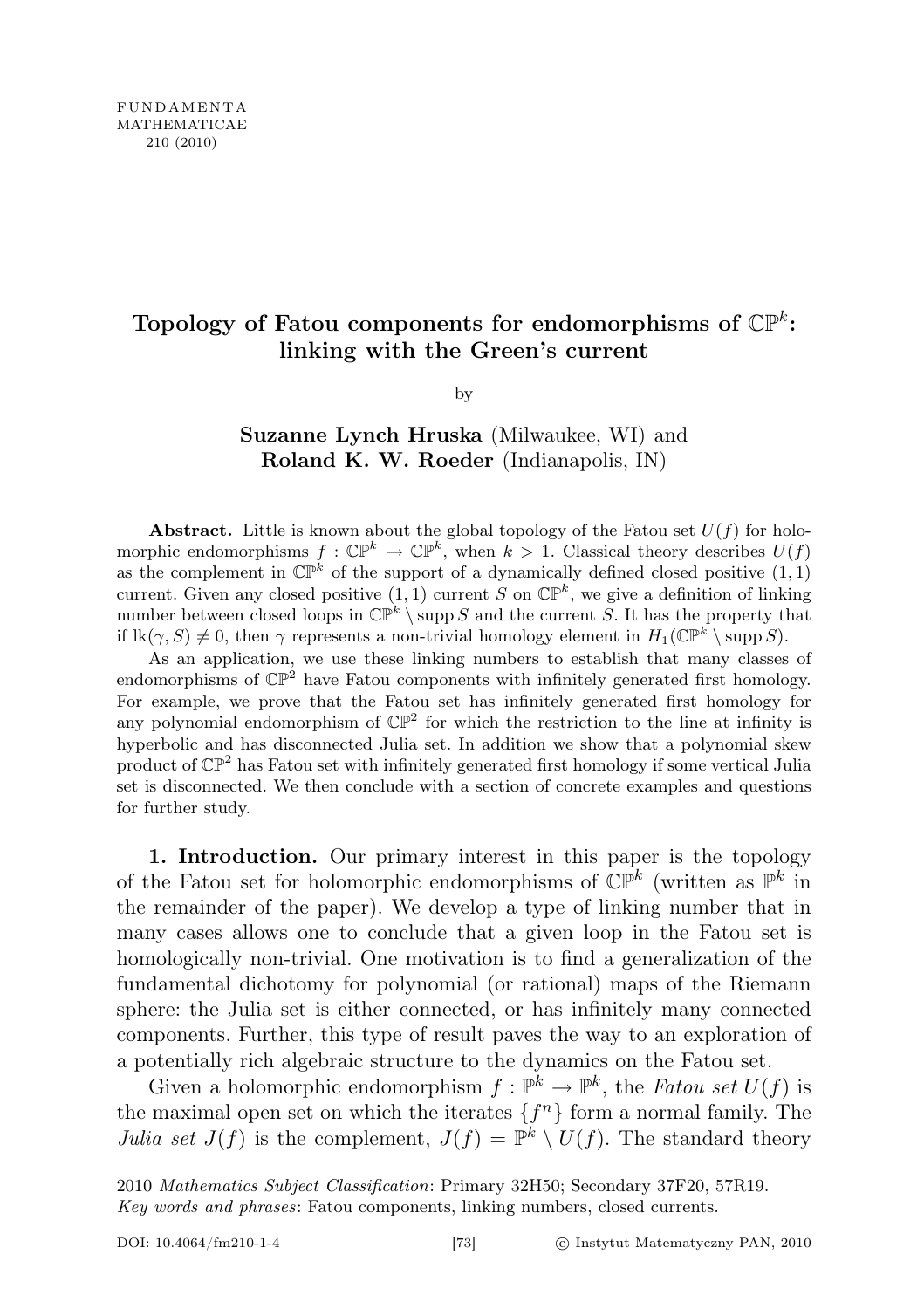[\[FS3,](#page-24-0) [HP1,](#page-24-1) [U\]](#page-25-0) gives a convenient description of these sets in terms of the Green's current  $T$ . Specifically,  $T$  is a dynamically defined closed positive  $(1, 1)$  current with the property that  $J(f) = \text{supp } T$ . We provide relevant background about the Green's current in Section [2.](#page-3-0) Throughout this paper we assume the degree of  $f$  is at least two (i.e. that the components of a lift of f to  $\mathbb{C}^{k+1}$ , with no common factors, have degree at least two).

Motivated by this description of the Fatou set, in Section [3](#page-4-0) we define a linking number  $lk(\gamma, S)$  between a closed loop  $\gamma \subset \mathbb{P}^k \setminus \text{supp } S$  and a closed positive  $(1, 1)$  current S. In Proposition [3.2](#page-6-0) we will show that it depends only on the homology class of  $\gamma$ , and that it defines a homomorphism

$$
lk(\cdot, S) : H_1(\mathbb{P}^k \setminus \operatorname{supp} S) \to \mathbb{R}/\mathbb{Z}.
$$

In particular, a non-trivial linking number in  $\mathbb{R}/\mathbb{Z}$  proves that the homology class of  $\gamma$  is non-trivial. The techniques are based on a somewhat similar theory in [\[Ro\]](#page-25-1).

This linking number can also be restricted to loops within any open  $\Omega \subset \mathbb{P}^k \setminus \text{supp } S$ , giving a homomorphism  $\text{lk}(\cdot, S) : H_1(\Omega) \to \mathbb{R}/\mathbb{Z}$ . If  $\Omega$ is the basin of attraction for an attracting periodic point of a holomorphic endomorphism  $f: \mathbb{P}^k \to \mathbb{P}^k$  and S is the Green's current, we will show in Proposition [3.8](#page-8-0) that the image of this homomorphism is contained in  $\mathbb{Q}/\mathbb{Z}$ . This provides a natural setting to show that, under certain hypotheses, the Fatou set  $U(f)$  has infinitely generated first homology:

<span id="page-1-0"></span>THEOREM 1.1. Suppose that  $f : \mathbb{P}^k \to \mathbb{P}^k$  is a holomorphic endomorphism and  $\Omega \subset U(f)$  is a union of basins of attraction of attracting periodic points for f. If there are  $c \in H_1(\Omega)$  with linking number  $\text{lk}(c, T) \neq 0$  arbitrarily close to 0 in  $\mathbb{Q}/\mathbb{Z}$ , then  $H_1(\Omega)$  is infinitely generated.

(We prove Theorem [1.1](#page-1-0) in Section [3.](#page-4-0)) In our applications, we often find a piecewise smooth loop  $\gamma_0$  with non-trivial linking number, and then take an appropriate sequence of iterated preimages  $\gamma_n$  under  $f^n$  so that  $\text{lk}(\gamma_n, T)$  $\rightarrow 0$  in  $\mathbb{Q}/\mathbb{Z}$ .

In order to apply this theory to specific examples, one needs a detailed knowledge of the geometry of the Green's current  $T$ . In the second half of the paper we consider two situations in which it can be readily applied to provide examples of endomorphisms f of  $\mathbb{P}^2$  having Fatou set  $U(f)$  with infinitely generated homology.

The first situation is for polynomial endomorphisms of  $\mathbb{P}^2$ , that is, holomorphic maps of  $\mathbb{P}^2$  that are obtained as the extension a polynomial map  $f(z, w) = (p(z, w), q(z, w))$  on  $\mathbb{C}^2$ . Such mappings (and their generalizations to  $\mathbb{P}^k$ ) were studied in [\[BJ\]](#page-23-0). Given a polynomial endomorphism  $f : \mathbb{P}^2 \to \mathbb{P}^2$ , the line at infinity, denoted by  $\Pi$ , is totally invariant and superattracting. Therefore the restriction of  $T$  to  $\Pi$  can be understood using the dynamics of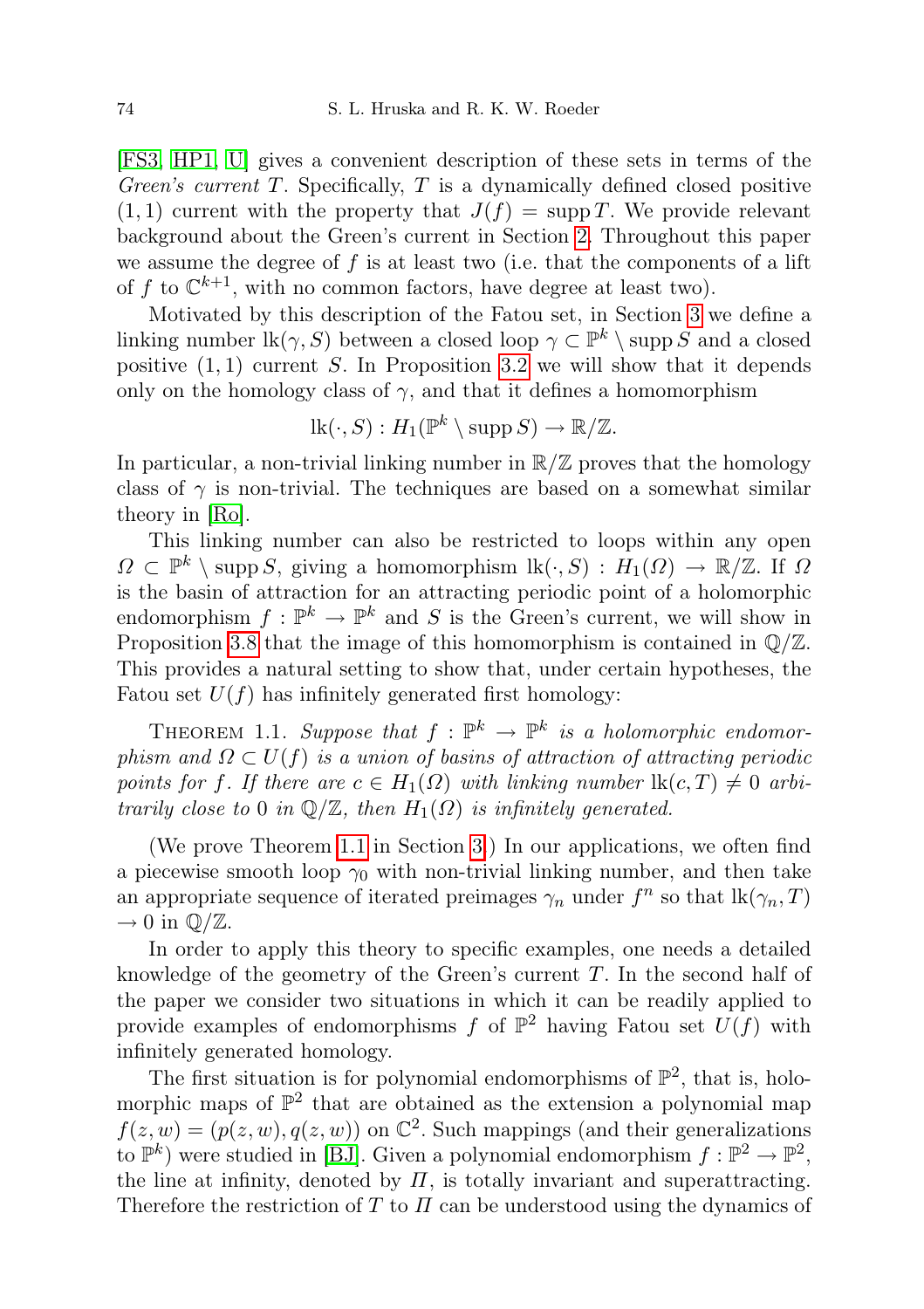the resulting rational map of  $f_{\vert H}$  and its Julia set  $J_H$ . In Section [4](#page-10-0) we prove the following theorem.

<span id="page-2-1"></span>THEOREM 1.2. Suppose that f is a polynomial endomorphism of  $\mathbb{P}^2$  with restriction  $f_{\vert \Pi}$  to the line at infinity  $\Pi$ . If  $f_{\vert \Pi}$  is hyperbolic and  $J_{\Pi}$  is disconnected, then the Fatou set  $U(f)$  has infinitely generated first homology.

This theorem provides for many examples of polynomial endomorphisms f of  $\mathbb{P}^2$  with interesting homology of  $U(f)$ . We present one concrete family in Example [4.6.](#page-12-0)

We then consider the special family of polynomial endomorphisms known as polynomial skew products. While Theorem 1.2 applies to certain polynomial skew products, we develop additional sufficient criteria for  $U(f)$  to have interesting homology.

A polynomial skew product is a polynomial endomorphism having the form  $f(z, w) = (p(z), q(z, w))$ , where p and q are polynomials. We assume that  $deg(p) = deg(q) = d$  and  $p(z) = z<sup>d</sup> + O(z<sup>d-1</sup>)$  and  $q(z, w) = w<sup>d</sup> +$  $O_z(w^{d-1})$ , where we have normalized the leading coefficients. Since f preserves the family of vertical lines  $\{z\}\times\mathbb{C}$ , one can analyze f via the collection of one variable fiber maps  $q_z(w) = q(z, w)$ , for each  $z \in \mathbb{C}$ . In particular, one can define fiberwise filled Julia sets  $K_z$  and Julia sets  $J_z := \partial K_z$  with the property that  $w \in \mathbb{C} \setminus K_z$  if and only if the orbit of  $(z, w)$  escapes vertically to a superattracting fixed point  $[0:1:0]$  at infinity.

For this reason, polynomial skew products provide an accessible generalization of one variable dynamics to two variables and have been previously studied by many authors, including Jonsson in [\[J2\]](#page-24-2) and DeMarco, together with the first author of this paper, in [\[DHr\]](#page-24-3). In Section [5](#page-13-0) we provide the basic background on polynomial skew products and prove:

<span id="page-2-0"></span>THEOREM 1.3. Suppose  $f(z, w) = (p(z), q(z, w))$  is a polynomial skew product.

- If  $J_{z_0}$  is disconnected for any  $z_0 \in J_p$ , then  $W^s([0:1:0])$  has infinitely generated first homology.
- Otherwise,  $W^{s}([0:1:0])$  is homeomorphic to an open ball.

The first statement is obtained by using Theorem [1.1,](#page-1-0) while the second is obtained using Morse Theory.

For any endomorphism of  $\mathbb{P}^2$  there is also the measure of maximal entropy  $\mu = T \wedge T$ . Thus another candidate for the name "Julia set" is  $J_2 := \text{supp }\mu$ . The Julia set that is defined as the complement of the Fatou set is sometimes denoted by  $J_1$ , to distinguish it from  $J_2$ .

The condition from Theorem [1.3](#page-2-0) that, for some  $z_0 \in \mathbb{C}$ ,  $J_{z_0}$  is disconnected might seem somewhat unnatural. A seemingly more natural condition might be that  $J_2$  is disconnected, since for polynomial skew products it is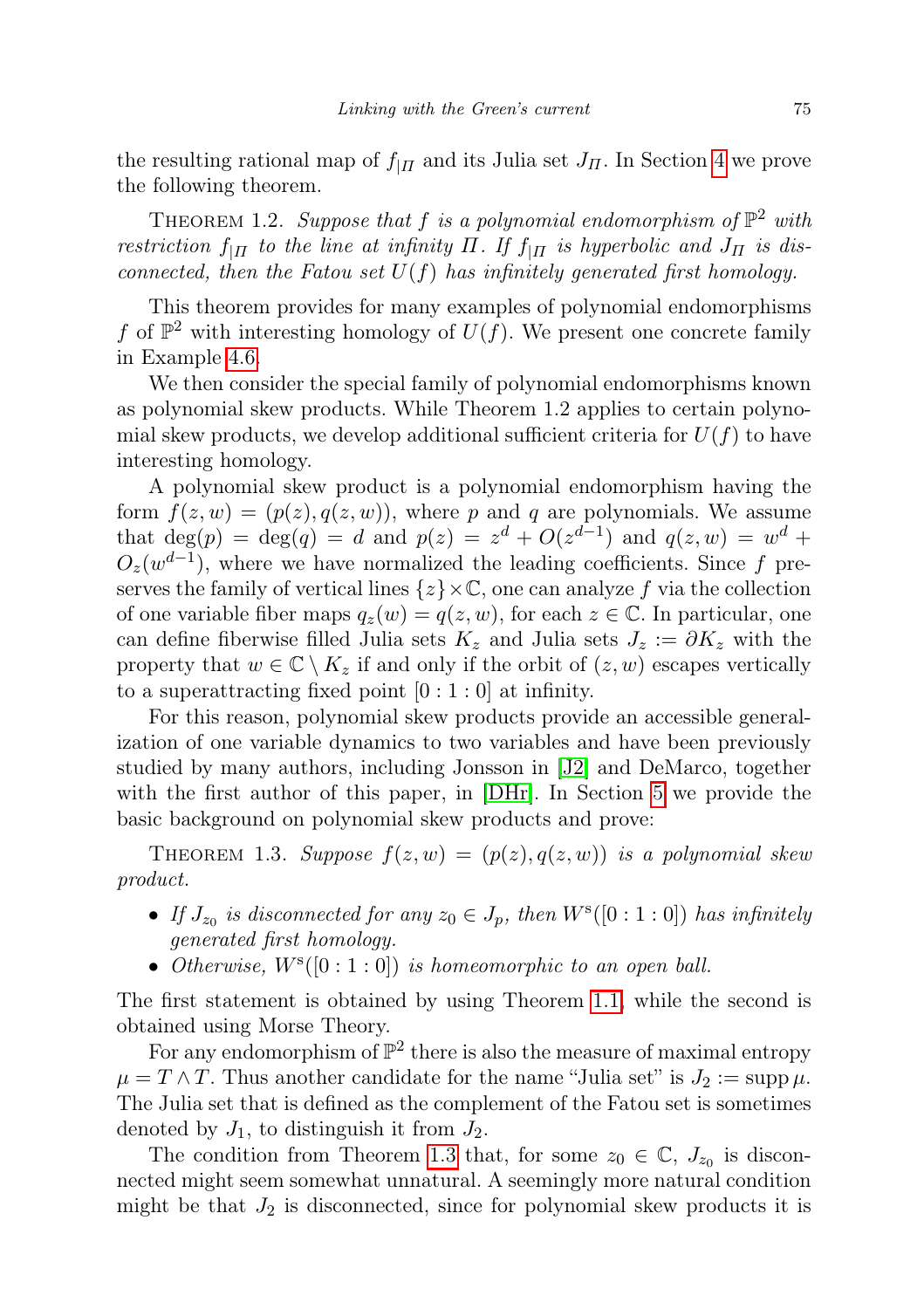known (see [\[J2\]](#page-24-2)) that  $J_2 = \bigcup_{z \in J_p} J_z$ . However, in Example [6.1](#page-19-0) we present certain polynomial skew products with  $J_2$  connected, but with the Fatou set having infinitely generated first homology. (These examples are obtained by applying Theorem [1.3](#page-2-0) to examples from [\[J2\]](#page-24-2) and [\[DHr\]](#page-24-3).) In fact, some of these examples persist over an open set within a one-variable holomorphic family of polynomial skew products. Therefore, for polynomial skew products, connectivity of the fiber Julia sets  $J_z$  is at least as important as the connectivity of  $J_2$  to understanding the homology of the Fatou set.

In Section [6.2](#page-20-0) we provide an example of a family of polynomial skew products  $f_a$  depending on a single complex parameter  $a$  with the following property: if a is in the Mandelbrot set  $\mathcal{M}$ , then the Fatou set  $U(f_a)$  is homeomorphic to the union of three open balls, while if a is outside of  $\mathcal M$ then  $H_1(U(f_a))$  is infinitely generated.

Since neither of the sufficient conditions from Theorems [1.2](#page-2-1) and [1.3](#page-2-0) extend naturally to general endomorphisms of  $\mathbb{P}^k$ , it remains a mystery what is an appropriate condition for an endomorphism to have non-simply connected Fatou set. We conclude Section [6,](#page-18-0) and this paper, with a discussion of a few potential further applications of the techniques of this paper to holomorphic endomorphisms of  $\mathbb{P}^k$ .

<span id="page-3-0"></span>2. The Green's current T. We provide a brief reminder of the properties of the Green's current that will be needed later in this paper. We refer the reader who would like to see more details to [\[FS3,](#page-24-0) [HP1,](#page-24-1) [U\]](#page-25-0). While the following construction works more generally for generic (algebraically stable) rational maps having points of indeterminacy, we restrict our attention to globally holomorphic maps of  $\mathbb{P}^k$ .

Suppose that  $f: \mathbb{P}^k \to \mathbb{P}^k$  is holomorphic and that the Jacobian of f does not identically vanish on  $\mathbb{P}^k$ . Then f lifts to a polynomial map  $F: \mathbb{C}^{k+1} \to$  $\mathbb{C}^{k+1}$  each of whose coordinates is a homogeneous polynomial of degree d and so that the coordinates do not have a common factor. It is a theorem that

(2.1) 
$$
G(z) = \lim_{n \to \infty} \frac{1}{d^n} \log \| F^n(z) \|
$$

converges to a plurisubharmonic [\(](#page-3-1)<sup>1</sup>) function  $G: \mathbb{C}^{k+1} \to [-\infty, \infty)$  called the *Green's function associated to f.* Since f is globally well-defined on  $\mathbb{P}^k$ we have  $F^{-1}(0) = 0$ . It has been established that G is Hölder continuous and locally bounded on  $\mathbb{C}^{k+1} \setminus \{0\}.$ 

If  $\pi : \mathbb{C}^{k+1} \setminus \{0\} \to \mathbb{P}^k$  is the canonical projection, there is a unique positive closed  $(1,1)$  current T on  $\mathbb{P}^k$  satisfying  $\pi^*T = (2\pi)^{-1}dd^cG$ . (This

<span id="page-3-1"></span> $(1)$  We will often use the abbreviation PSH in place of plurisubharmonic and we use the convention that PSH functions cannot be identically equal to  $-\infty$ .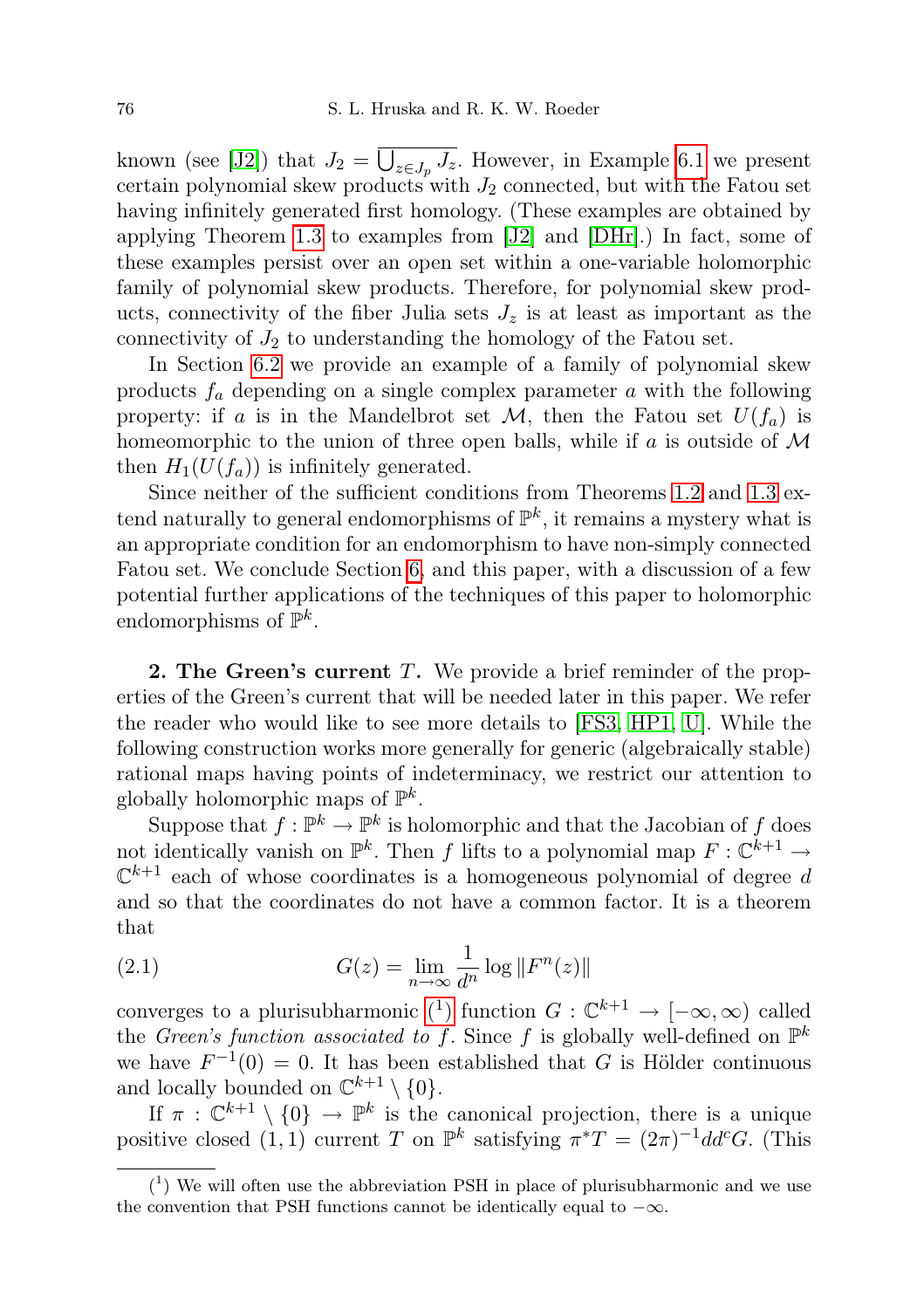normalization is not uniform—many authors do not divide by  $2\pi$ .) More explicitly, consider any open set  $V \subset \mathbb{P}^k$  that is "small enough" so that a holomorphic section  $\sigma: V \to \mathbb{C}^{k+1}$  of  $\pi$  exists. Then, on V, the current T is given by  $T = (2\pi)^{-1}dd^c(G \circ \sigma)$ . By choosing appropriate open sets covering  $\mathbb{P}^k$  and sections of  $\pi$  on each of them, the result extends to all of  $\mathbb{P}^k$  producing a single closed positive  $(1, 1)$  current on  $\mathbb{P}^k$  independent of the choice of open sets and sections used. See [\[S,](#page-25-2) Appendix A.4]. By construction, the Green's current satisfies the invariance  $f^*T = d \cdot T$ . (See Section [3.3](#page-7-0) for the definition of the pull-back  $f^*T$ .)

Recall that the Fatou set  $U(f)$  is the maximal open set in  $\mathbb{P}^k$  where the family of iterates  $\{f^n\}$  form a normal family and that the Julia set of f is given by  $J(f) = \mathbb{P}^k \setminus U(f)$ . A major motivation for studying the Green's current is the following.

THEOREM 2.1. Let  $f: \mathbb{P}^k \to \mathbb{P}^k$  be a holomorphic endomorphism and let T be the Green's current corresponding to f. Then  $J(f) = \text{supp } T$ .

See, for example, [\[FS3,](#page-24-0) Proposition 4.5] or [\[U,](#page-25-0) Theorem 2.2].

<span id="page-4-1"></span>REMARK 2.2. If  $f$  is a polynomial endomorphism, another form of Green's function, given by

(2.2) 
$$
G_{\text{affine}}(z) = \lim \frac{1}{d^n} \log_+ ||f^n(z)||
$$

is often considered in the literature. (Here  $log_+ = max\{log, 0\}$ .) The result is again a PSH function  $G: \mathbb{C}^k \to [0, \infty)$ .

We can relate  $G_{\text{affine}}$  to G in the following way. Consider the open set  $V = \mathbb{C}^k \subset \mathbb{P}^k$ . Using the section  $\sigma(z_1, \ldots, z_k) = (z_1, \ldots, z_k, 1)$ , we find  $G_{\text{affine}}(z_1,\ldots,z_k) = G \circ \sigma(z_1,\ldots,z_k)$  because  $||F^k \circ \sigma||$  only differs from  $||f^k||$  by a bounded amount for each iterate k.

Therefore, if f is a polynomial endomorphism of  $\mathbb{P}^k$ , one can compute T on  $\mathbb{C}^k$  using the formula  $T = (2\pi)^{-1} d d^c G_{\text{affine}}$ .

REMARK 2.3. Note that formulae  $(2.1)$  and  $(2.2)$  are independent of the norm  $\|\cdot\|$  that is used since any two norms are equivalent up to a multiplicative constant.

<span id="page-4-2"></span>REMARK 2.4. When  $k = 1$ , the resulting Green's current is precisely the measure of maximal entropy  $\mu_f$  whose support is the Julia set  $J(f) \subset \mathbb{P}^1$ . If f is a polynomial, then  $\mu_f$  also coincides with the harmonic measure on  $K(f)$ , taken with respect to the point at infinity.

<span id="page-4-0"></span>3. Linking with a closed positive  $(1,1)$  current in  $\mathbb{P}^k$ . Suppose that S is an (appropriately normalized) closed positive  $(1, 1)$  current on  $\mathbb{P}^k$  and  $\gamma \subset \mathbb{P}^k \setminus \text{supp } S$  is a piecewise smooth closed loop. We will define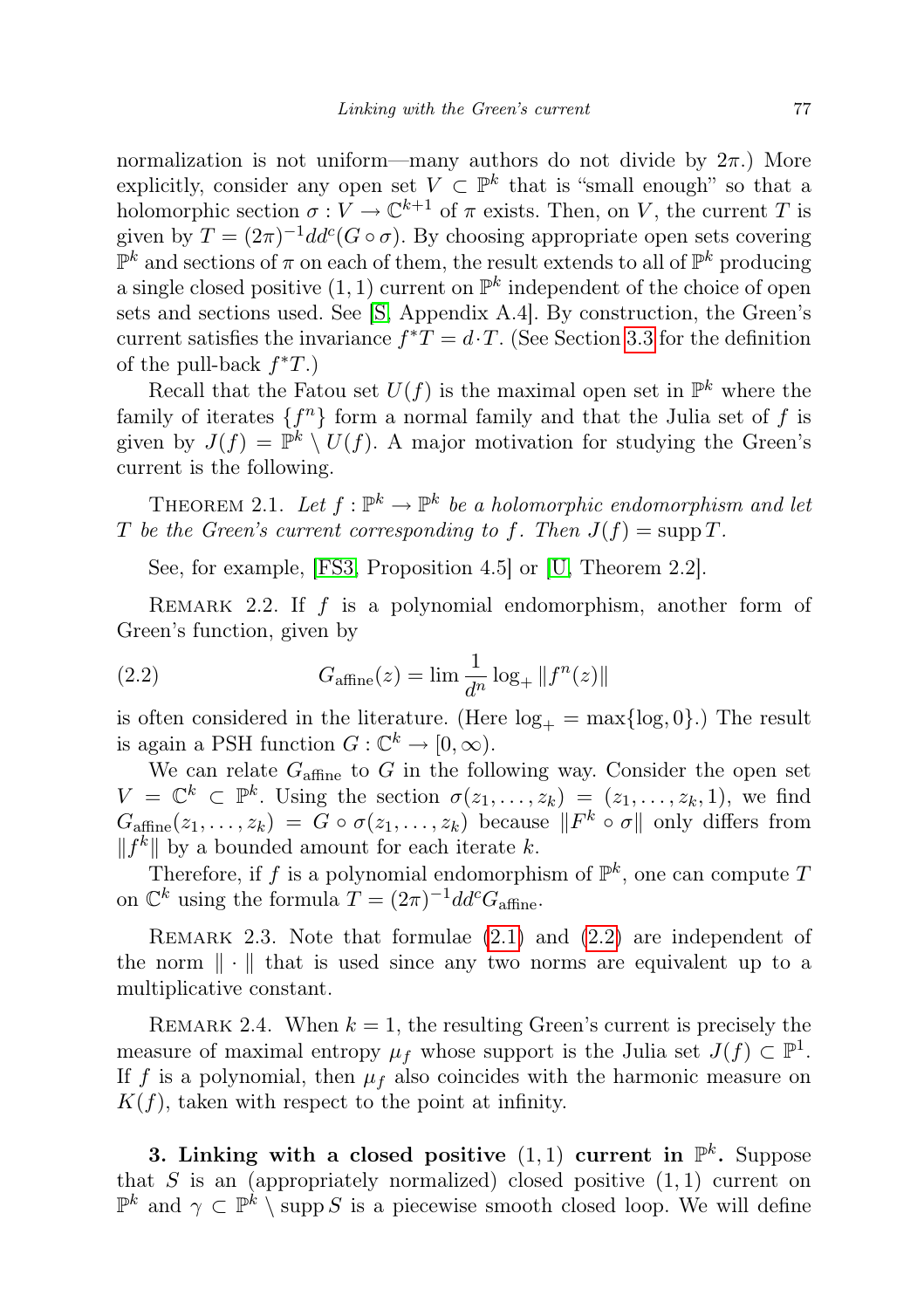a linking number  $lk(\gamma, S) \in \mathbb{R}/\mathbb{Z}$ , depending only on the homology class  $[\gamma] \in H_1(\mathbb{P}^k \setminus \text{supp } S).$ 

<span id="page-5-0"></span>**3.1. Classical linking numbers in**  $\mathbb{S}^3$ **.** Classically one considers the linking number of two oriented loops c and d in  $\mathbb{S}^3$ . The linking number  $lk(c, d) \in \mathbb{Z}$  is found by taking any oriented surface  $\Gamma$  with oriented boundary c and defining  $\text{lk}(c, d)$  to be the signed intersection number of  $\Gamma$  with d as in Figure [3.1.](#page-5-0) For this and many equivalent definitions of linking number in S 3 see [\[Rl,](#page-25-3) pp. 132–133], [\[BoT,](#page-24-4) pp. 229–239], and [\[M2,](#page-25-4) Problems 13 and 14].



Fig. 1. Here  $\text{lk}(c, d) = +2$ .

To see that this linking number is well-defined notice that assigning  $\text{lk}(c, d) = [I] \cdot [d]$ , where  $\cdot$  indicates the intersection product on  $H_*(\mathbb{S}^3, c)$ , coincides with the classical definition. (For background on the intersection product on homology, see [\[Bd,](#page-24-5) pp. 366–372].) If  $\Gamma'$  is any other 2-chain with  $\partial \Gamma' = c$  then  $\partial (\Gamma - \Gamma') = [c] - [c] = 0$  and  $\Gamma - \Gamma'$  represents a homology class in  $H_2(\mathbb{S}^3)$ . Since  $H_2(\mathbb{S}^3) = 0$ ,  $[I - I'] = 0$ , forcing  $[I - I'] \cdot [d] = 0$ . Therefore  $[I] \cdot [d] = [I'] \cdot [d]$ , so that  $\text{lk}(c, d)$  is well-defined.

**3.2. Generalization.** Given any closed positive  $(1, 1)$  current S on  $\mathbb{P}^k$ and any piecewise smooth 2-chain  $\sigma$  in  $\mathbb{P}^k$  with  $\partial \sigma$  disjoint from supp S, we can define

$$
\langle \sigma, S \rangle = \int\limits_{\sigma} \eta_S
$$

where  $\eta_S$  is a smooth approximation of S within its cohomology class in  $\mathbb{P}^k$  –  $∂σ$  (see [\[GHr,](#page-24-6) pp. 382–385]). The resulting number  $\langle σ, S \rangle$  will depend only on the cohomology class of S and the homology class of  $\sigma$  within  $H_2(\mathbb{P}^k, \partial \sigma)$ . (Note that if S is already a smooth form, one need not require that  $\partial \sigma$  be disjoint from supp  $S$ .)

Notice that  $H_2(\mathbb{P}^k)$  is generated by the class of any complex projective line  $L \subset \mathbb{P}^k$ . Since S is non-trivial,  $\langle L, S \rangle \neq 0$ , so that after an appropriate rescaling we can assume that  $\langle L, S \rangle = 1$ . In the remainder of the section we assume this normalization. (It is satisfied by the Green's current from Section [2.](#page-3-0))

What made the linking numbers in  $\mathbb{S}^3$  well-defined, independent of the choice of  $\Gamma$ , is that  $H_2(\mathbb{S}^3) = 0$ . One cannot make the immediately analogous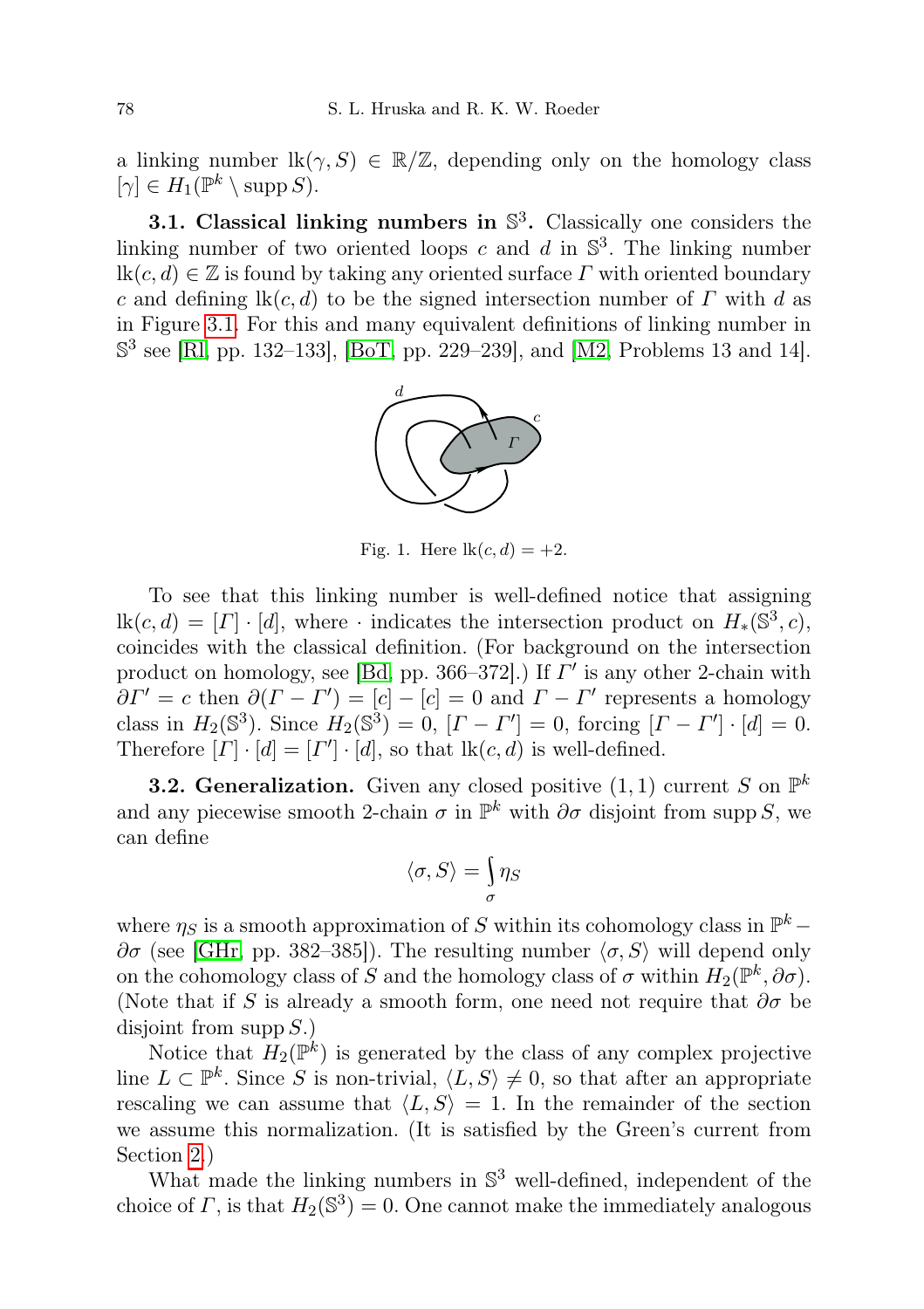definition that  $\text{lk}(\gamma, S) = \langle \Gamma, S \rangle$  in  $\mathbb{P}^k$ , since  $H_2(\mathbb{P}^k) \neq 0$  implies that  $\langle \Gamma, S \rangle$ can depend on the choice of Γ. For example, given Γ with  $\partial \Gamma = \gamma$  then  $\partial \Gamma' = \gamma$  for  $\Gamma' = \Gamma + L$ , but  $\langle \Gamma', S \rangle - \langle \Gamma, S \rangle = \langle L, S \rangle = 1 \neq 0$ .

There is a simple modification: Given any  $\Gamma$  and  $\Gamma'$  both with boundary  $\gamma$ ,  $[I' - I] \in H_2(\mathbb{P}^k)$  so that  $[I' - I] \sim k \cdot [L]$  for some  $k \in \mathbb{Z}$ . Since S is normalized, this gives that  $\langle \Gamma', S \rangle = \langle \Gamma, S \rangle \pmod{1}$ .

<span id="page-6-1"></span>DEFINITION 3.1. Let S be a normalized closed positive  $(1, 1)$  current on  $\mathbb{P}^k$  and let  $\gamma$  be a piecewise smooth closed curve in  $\mathbb{P}^k \setminus \text{supp } S$ . We define the *linking number*  $lk(\gamma, S)$  by

$$
lk(\gamma, S) := \langle \Gamma, S \rangle \pmod{1}
$$

where  $\Gamma$  is any piecewise smooth 2-chain with  $\partial \Gamma = \gamma$ .

Unlike linking numbers between closed loops in  $\mathbb{S}^3$ , it is often the case that  $\langle \Gamma, S \rangle \notin \mathbb{Z}$ , resulting in non-zero linking numbers (mod 1). See Subsection [3.4](#page-8-1) for an explicit example.

<span id="page-6-0"></span>PROPOSITION 3.2. If  $\gamma_1$  and  $\gamma_2$  are homologous in  $H_1(\mathbb{P}^k \setminus \text{supp } S)$ , then  $lk(\gamma_1, S) = lk(\gamma_2, S).$ 

*Proof.* Let  $\Gamma$  be any piecewise smooth 2-chain contained in  $\mathbb{P}^k \setminus \text{supp } S$ with  $\partial \Gamma = \gamma_1 - \gamma_2$ . Then, since  $\mathbb{P}^k \setminus \text{supp } S$  is open and  $\Gamma$  is a compact subset,  $\Gamma$  is bounded away from the support of  $S$ . Consequently, for any smooth approximation  $\eta_S$  of S supported in a sufficiently small neighborhood of S, we have  $\text{lk}(\gamma_1, S) - \text{lk}(\gamma_2, S) = \int_{\Gamma} \eta_T = 0.$ 

<span id="page-6-2"></span>COROLLARY 3.3. If  $\gamma \in \mathbb{P}^k \setminus \text{supp } S \text{ with } \text{lk}(\gamma, S) \neq 0, \text{ then } \gamma \text{ is a homomorphism.}$ logically non-trivial loop in  $\mathbb{P}^k \setminus \mathrm{supp} S$ .

Since  $\text{lk}(\gamma, S)$  depends only on the homology class of  $\gamma$ , and the pairing  $\langle \cdot, S \rangle$  is linear in the space of chains  $\sigma$  (having  $\partial \sigma$  disjoint from supp S), the linking number descends to a homomorphism

$$
lk(\cdot, S) : H_1(\mathbb{P}^k \setminus \operatorname{supp} S) \to \mathbb{R}/\mathbb{Z}.
$$

Similarly  $\text{lk}(\cdot, S) : H_1(\Omega) \to \mathbb{R}/\mathbb{Z}$  for any open  $\Omega \subset \mathbb{P}^k \setminus \text{supp } S$ .

REMARK 3.4 (Topological versus geometric linking numbers). The classical linking number, and also Definition [3.1,](#page-6-1) depend only on the homology class of the loop  $\gamma$  (in the complement of some other loop of the support of some current, respectively).

A linking number depending on the geometry of  $\gamma$  is given by

$$
\widehat{\text{lk}}(\gamma, S) := \langle \Gamma, S - \Omega \rangle \in \mathbb{R},
$$

where  $\partial \Gamma = \gamma$  and  $\Omega$  is (the normalization of) the Kähler form defining the Fubini–Study metric on  $\mathbb{P}^k$ . Given any  $\Gamma$  and  $\Gamma'$  both having boundary  $\gamma$  we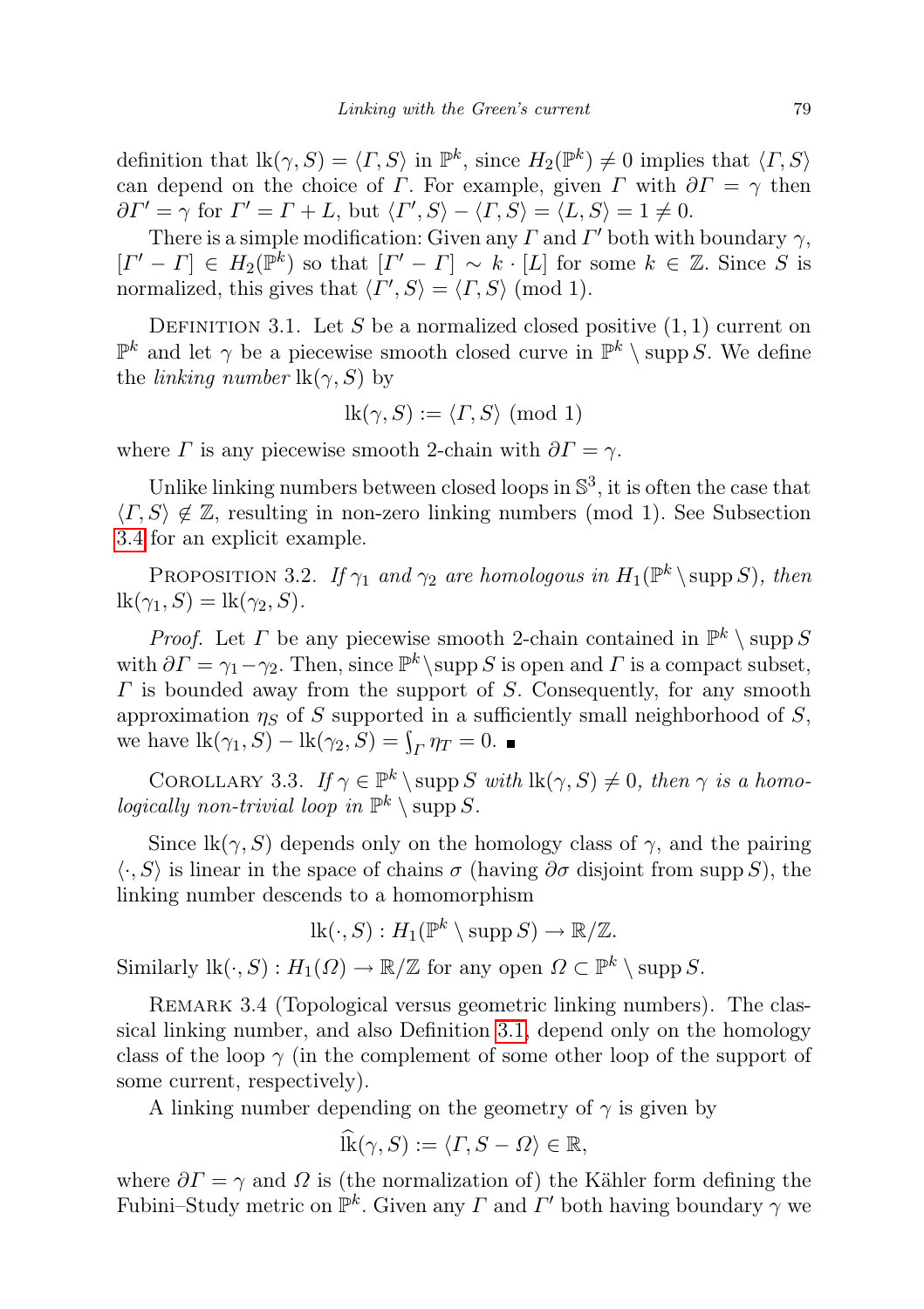have  $\langle \Gamma - \Gamma', S - \Omega \rangle = 0$ , since S and  $\Omega$  are cohomologous. (In the language of [\[Ro,](#page-25-1) p. 132], we say that  $S - \Omega$  is in the "linking kernel of  $\mathbb{P}^{k}$ ".)

Because supp  $\Omega = \mathbb{P}^k$ , the statement of Proposition [3.2](#page-6-0) does not apply. Rather,  $\widehat{lk}(\gamma, S)$  depends on the geometry of  $\gamma \subset \mathbb{P}^k \setminus \text{supp } S$ . In fact, similar linking numbers were used in [\[HvL1,](#page-24-7) [HvL2\]](#page-24-8) to determine if a given realanalytic  $\gamma$  has the appropriate geometry to be the boundary of a positive holomorphic 1-chain (with bounded mass).

REMARK 3.5 (Other manifolds). Suppose that  $M$  is some other compact complex manifold with  $H_2(M)$  of rank k, generated by  $\sigma_1, \ldots, \sigma_k$ . If  $\langle \sigma_1, S \rangle, \ldots, \langle \sigma_k, S \rangle$  are rationally related, then S can be appropriately rescaled so that Definition [3.1](#page-6-1) provides a well-defined linking number between any piecewise smooth closed curve  $\gamma \in M \setminus \text{supp } S$  and S. If  $H_2(M)$ has rank  $k > 1$ , this provides a rather restrictive cohomological condition on S. (It is similar to the restriction of being in the "linking kernel" described in  $|Ro|$ .)

<span id="page-7-0"></span>**3.3. Invariance and restriction properties of**  $\langle \cdot, \cdot \rangle$ **.** Suppose that  $\Omega, \Lambda$  are open subsets of  $\mathbb{C}^j$  and  $\mathbb{C}^k$ , and  $f: \Omega \to \Lambda$  is a (possibly ramified) analytic mapping. Let S be a closed positive  $(1, 1)$  current given on  $\Lambda$  by  $S = dd^c u$  for some PSH function u. If  $f(\Omega)$  is not contained in the polar locus of u, then the *pull-back of S under f* is defined by pulling back the potential:  $f^*(S) := dd^c(u \circ f)$ . Since  $u \circ f$  is not identically equal to  $-\infty$ , it is also a PSH function, and  $f^*(S)$  is a well-defined closed positive  $(1, 1)$ current.

Suppose that  $M$  and  $N$  are complex manifolds and that  $S$  is a closed positive (1, 1) current on N. If  $f : M \to N$  is a holomorphic map with  $f(M)$ not entirely contained in the polar locus of  $S$ , then the pull-back  $f^*S$  can be defined by taking local charts and local potentials for S. See [\[S,](#page-25-2) Appendix A.7] and [\[HP1,](#page-24-1) pp. 330–331] for further details.

<span id="page-7-1"></span>PROPOSITION 3.6. Suppose that S is a closed positive  $(1,1)$  current on N and  $f : M \to N$ , with  $f(M)$  not contained in the polar locus of S. If  $\sigma$ is a piecewise smooth 2-chain in M with  $\partial \sigma$  disjoint from supp  $f^*S$ , then  $\langle f_*\sigma, S\rangle = \langle \sigma, f^*S\rangle.$ 

*Proof.* Since  $f(M)$  is not contained in the polar locus of S,  $f^*S$  is welldefined. Since  $\partial \sigma$  is disjoint from supp  $f^*S$ ,  $\partial f(\sigma)$  is disjoint from supp S. Let  $\eta_S$  be a smooth approximation of S in the same cohomology class as S and having support disjoint from  $\partial f(\sigma)$ . Then  $\langle f_*\sigma, S \rangle = \int_{f_*\sigma} \eta_S = \int_{\sigma} f^* \eta_S =$  $\langle \sigma, f^*S \rangle$ , since  $f^*\eta_S$  is a smooth approximation of  $f^*S$ .

In the case that  $M$  is an analytic submanifold of  $N$  not entirely contained in the polar locus of S, the restriction of S to M is defined by  $S|_M := \iota^* S$ , where  $\iota : M \to N$  is the inclusion. When computing linking numbers, we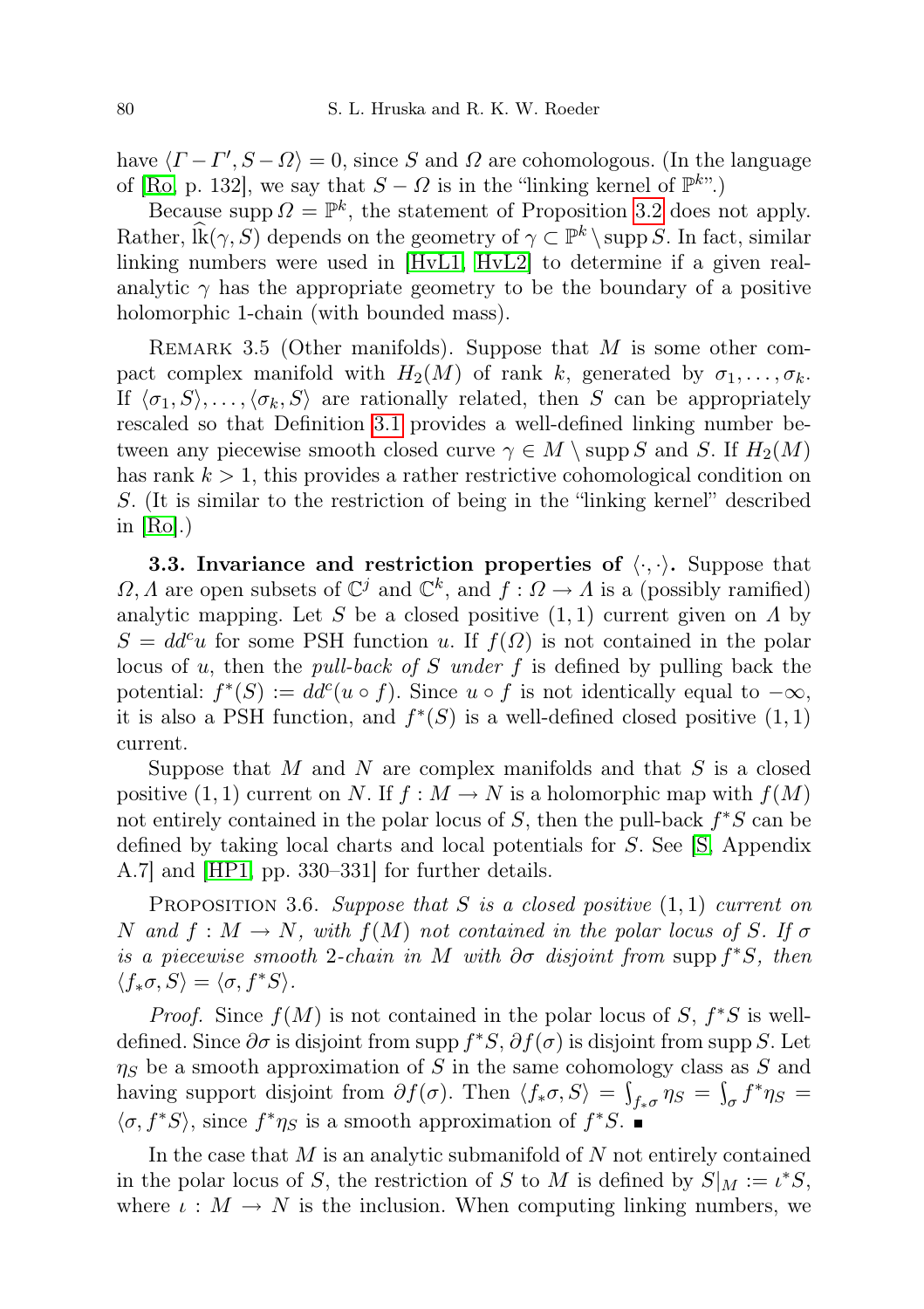will often choose  $\Gamma$  within some one-complex dimensional curve  $M$  in  $N$ , with M not contained in the polar locus of S. In that case  $S|_M$  is a positive measure on  $M$  and we can use the following:

<span id="page-8-2"></span>COROLLARY 3.7. Let S be a positive closed  $(1,1)$  current on N, and M be an analytic curve in N that is not entirely contained in the polar locus of S. If  $\Gamma$  is a piecewise smooth 2-chain in M with  $\iota(\partial \Gamma)$  disjoint from  $\text{supp } S$ , then

(3.1) 
$$
\langle \iota(\Gamma), S \rangle = \int_{\Gamma} S|_{M}.
$$

*Proof.* Proposition [3.6](#page-7-1) gives  $\langle \iota(\Gamma), S \rangle \equiv \langle \iota_* \Gamma, S \rangle = \langle \Gamma, \iota^* S \rangle = \langle \Gamma, S | \mathcal{M} \rangle$ . Any positive  $(1, 1)$  current on M is a positive measure. Thus,  $\int_{\Gamma} S|M$  is defined, and coincides with the result obtained by first choosing a smooth approximation to  $S|_M$ . Thus  $\langle \Gamma, S|_M \rangle = \int_{\Gamma} S|_M$ .

In the remainder of the paper, we will not typically distinguish between  $\Gamma$  and  $\iota(\Gamma)$ .

<span id="page-8-1"></span>3.4. Linking with the Green's current. We conclude the section with some observations specific to the Green's current  $T$ , including the proof of Theorem [1.1,](#page-1-0) as well as an example illustrating the definitions given above. It is worth noting that the Green's current has empty polar locus, since G is locally bounded on  $\mathbb{C}^{k+1} \setminus \{0\}$ , so that the hypotheses of Proposition [3.6](#page-7-1) and Corollary [3.7](#page-8-2) are easy to check.

<span id="page-8-0"></span>PROPOSITION 3.8. Suppose that  $f: \mathbb{P}^k \to \mathbb{P}^k$ ,  $W^s(\zeta) \subset U(f)$  is the basin of attraction of some attracting periodic cycle  $\zeta$ , and  $T$  is the Green's current of f. Then

$$
lk(\cdot, T) : H_1(W^s(\zeta)) \to \mathbb{Z}[1/d]/\mathbb{Z} \subset \mathbb{Q}/\mathbb{Z}.
$$

*Proof.* Suppose that  $\zeta$  is of period N. Then the basin of attraction  $W^s(\zeta)$ contains a union of small open balls  $B_0, \ldots, B_{N-1}$  centered at each point  $\zeta, \ldots, f^{N-1}(\zeta)$  of the orbit  $\zeta$ . Since  $H_1(W^s(\zeta))$  is generated by the classes of piecewise smooth loops, it is sufficient to consider a single such loop  $\gamma$ . Since  $\gamma$  is a compact subset of  $W^s(\zeta)$ , there is some n such that  $f^n(\gamma)$  is contained in  $\bigcup B_i$ , implying that  $f^n(\gamma)$  has trivial homology class in  $H_1(W^s(\zeta))$ . In particular,  $\text{lk}(f^{n}(\gamma), T) = 0 \pmod{1}$ , so that for any  $\Gamma$  with  $\partial \Gamma = \gamma$  we have  $\langle f^n(\Gamma), T \rangle = k$  for some integer k.

Recall that  $f^*T = dT$ , where d is the algebraic degree of f. Proposi-tion [3.6](#page-7-1) gives that  $k = \langle f^n(\Gamma), T \rangle = \langle \Gamma, (f^*)^n T \rangle = d^n \langle \Gamma, T \rangle$ . In particular,  $lk(\gamma, T) \equiv k/d^n \pmod{1}.$ 

Together with Proposition [3.8,](#page-8-0) Theorem [1.1](#page-1-0) presents a general strategy for showing that  $H_1(U(f))$  is infinitely generated.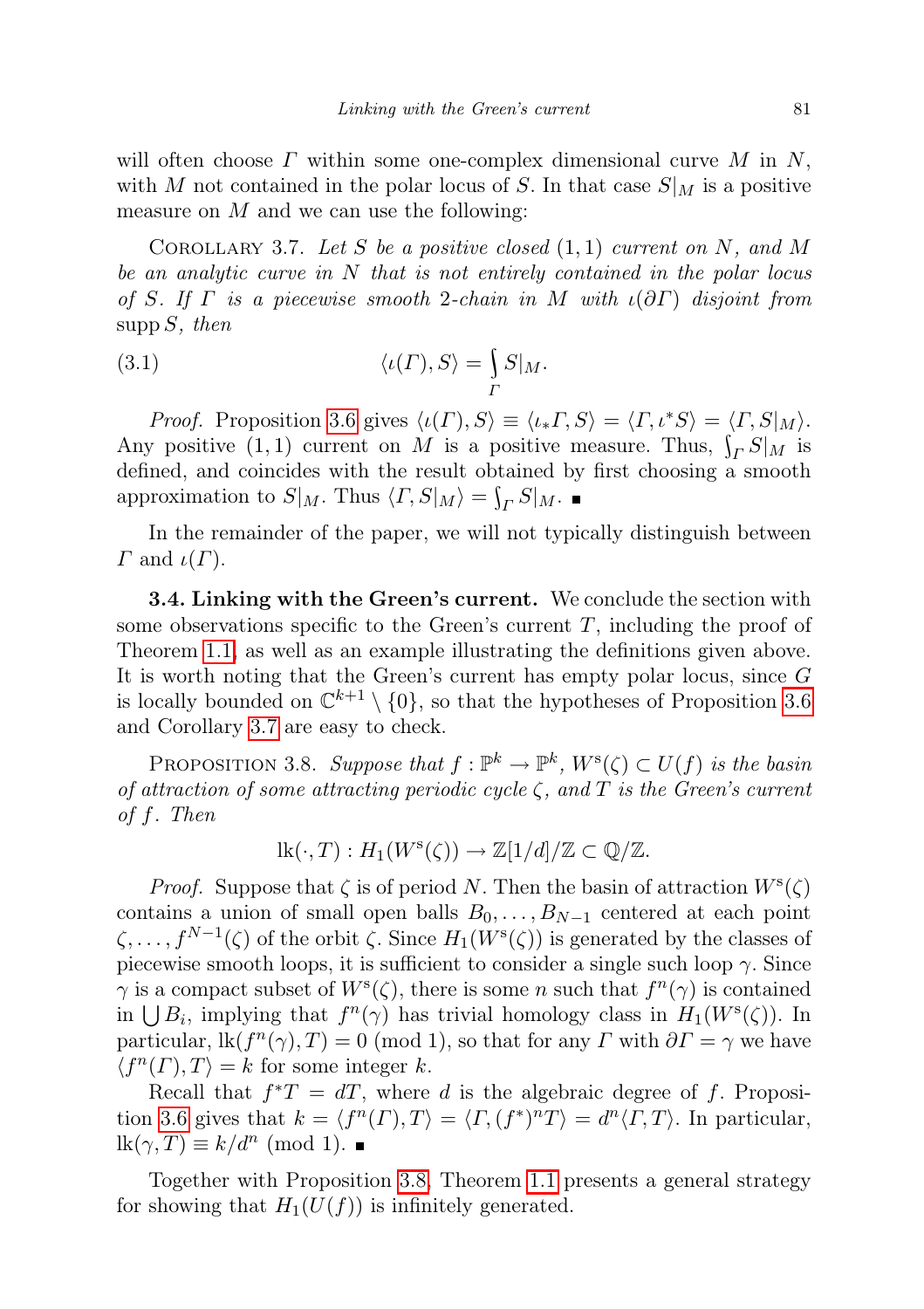*Proof of Theorem [1.1.](#page-1-0)* Since  $\Omega$  is a union of basins of attraction for attracting periodic points of f, Proposition [3.8](#page-8-0) gives that  $\text{lk}(\cdot, T) : H_1(\Omega) \to$  $\mathbb{Q}/\mathbb{Z}$ . There are homology classes  $c \in H_1(\Omega)$  with  $\text{lk}(c,T) \neq 0$  arbitrarily close to zero, so, since  $\text{lk}(\cdot, T)$  is a homomorphism, the image of  $\text{lk}(\cdot, T)$ :  $H_1(\Omega) \to \mathbb{Q}/\mathbb{Z}$  is dense in  $\mathbb{Q}/\mathbb{Z}$ . Because any dense subgroup of  $\mathbb{Q}/\mathbb{Z}$  is infinitely generated, the image of  $lk(\cdot, T)$  is infinitely generated, hence  $H_1(\Omega)$ is as well.

EXAMPLE 3.9. Consider the polynomial skew product  $(z, w) \mapsto (z^2, w^2 +$  $(0.3z)$ , for which the Fatou set consists of the union of the basins of attraction for three superattracting fixed points:  $[0:1:0]$ ,  $[0:0:1]$ , and  $[1:0:0]$ . In Figure [2](#page-9-0) we show a computer generated image of the intersection of  $W^s([0:$  $(1: 0]$ ) (lighter grey) and  $W^{s}([0:0:1])$  (dark grey) with the vertical line  $z = z_0 = 0.99999$ . In terms of the fiberwise Julia sets that were mentioned in the introduction,  $K_{z_0}$  is precisely the closure of the dark grey region and  $J_{z_0}$  is its boundary.



Fig. 2. Both choices  $\Gamma_1$  (inside of  $\gamma$ ) and  $\Gamma_2$  (outside of  $\gamma$ ) yield the same lk( $\gamma$ , T).

<span id="page-9-0"></span>We will see in Proposition [5.1](#page-14-0) that  $T|_{z=z_0}$  is precisely the harmonic measure on  $K_{z_0}$ . Using this knowledge, and supposing that the computer image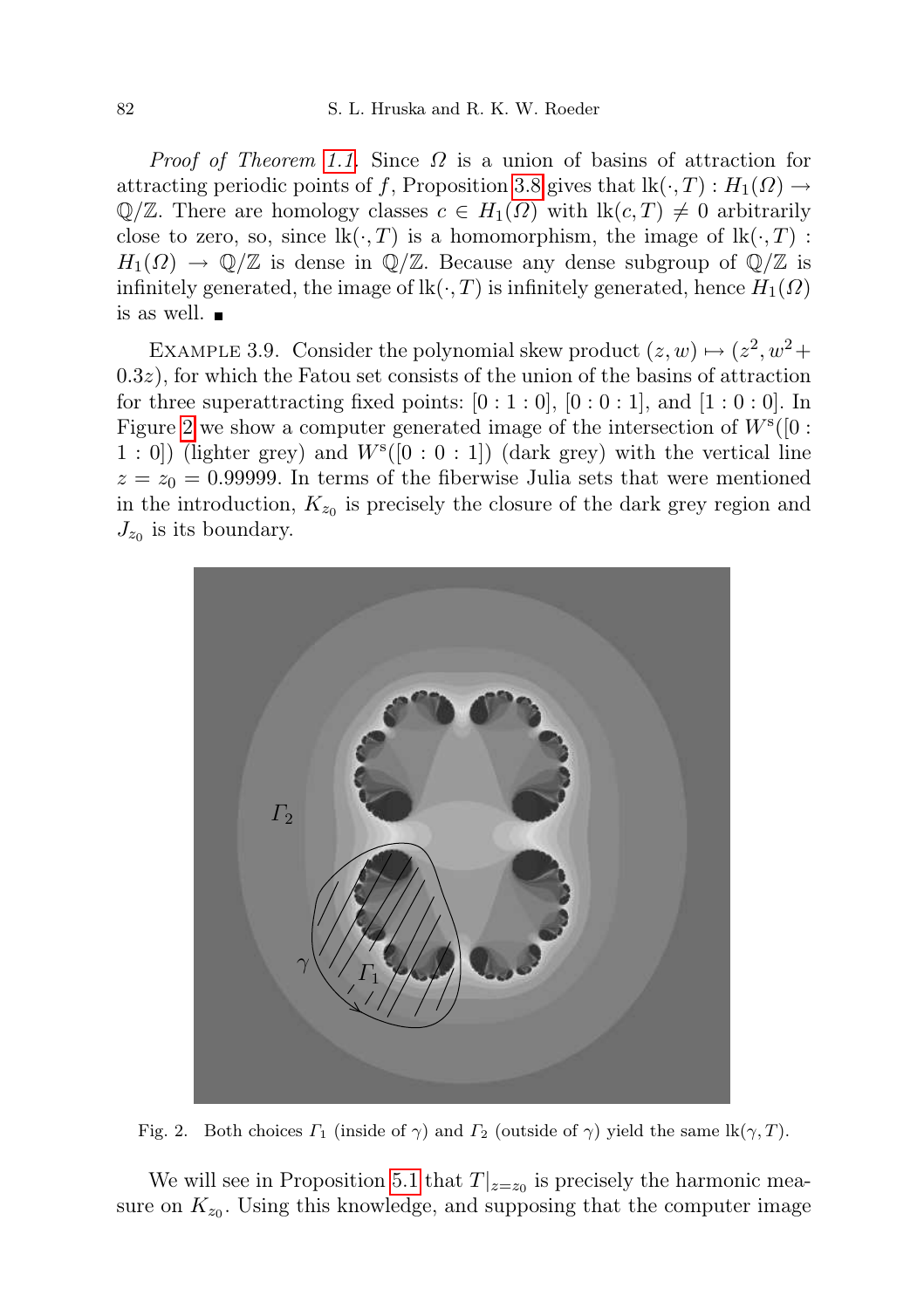is accurate, we illustrate how the above definitions can be used to show that the smooth loop  $\gamma$  shown in the figure represents a non-trivial homology class in  $H_1(W^s([0:1:0]))$ .

Suppose that we use the 2-chain  $\Gamma_1$  that is depicted in the figure to compute  $\text{lk}(\gamma, T)$ . The harmonic measure on  $K_{z_0}$  is supported in  $J_{z_0}$  and equally distributed between the four symmetric pieces with total measure of  $K_{z_0}$ being 1. Therefore (using Corollary [3.7\)](#page-8-2) we see that  $\text{lk}(\gamma, T) = \int_{\Gamma_1} T|_{z=z_0} =$  $1/4 \pmod{1}$ , because  $\Gamma_1$  covers exactly one of these four pieces of  $K_{z_0}$ .

If instead we use  $\Gamma_2$ , the disc "outside of  $\gamma$ " within the projective line  $z =$  $z_0$  with the orientation chosen so that  $\partial \Gamma_2 = c$  as depicted, then  $\text{lk}(\gamma, T) =$  $\int_{\Gamma_2} T|_{z=z_0} = -3/4$  (mod 1) (because  $\Gamma_2$  covers three of the four symmetric pieces of  $K_{z_0}$ , but with the opposite orientation than that of  $\Gamma_1$ ). However,  $-3/4$  (mod 1) = 1/4 (mod 1), so we see that the computed linking number does come out the same.

Since  $\text{lk}(\gamma, T) \neq 0 \pmod{1}$ , Corollary [3.3](#page-6-2) gives that it is impossible to have any 2-chain  $\Lambda$  within  $W^{s}([0:1:0])$  (even outside of the vertical line  $z = z_0$ ) such that  $\partial \Lambda = c$ . Thus  $[\gamma] \neq 0 \in H_1(W^s([0:1:0]))$ .

<span id="page-10-0"></span>4. Application to polynomial endomorphisms of  $\mathbb{P}^2$ . Now that we have developed the linking numbers in Section [3,](#page-4-0) Theorem [1.2](#page-2-1) will be a consequence of the following well-known result:

<span id="page-10-2"></span>THEOREM 4.1 ([\[Be,](#page-23-1) Thm. 5.7.1]). Let  $g: \mathbb{P}^1 \to \mathbb{P}^1$  be a rational map. Then, if  $J(q)$  is disconnected, it contains uncountably many components, and each point of  $J(q)$  is an accumulation point of infinitely many distinct components of  $J(g)$ .

Let us begin by studying the Fatou set of one-dimensional maps:

<span id="page-10-1"></span>PROPOSITION 4.2. If  $g : \mathbb{P}^1 \to \mathbb{P}^1$  is a hyperbolic rational map with disconnected Julia set  $J(g)$ , then the Fatou set  $U(g)$  has infinitely generated first homology.

<span id="page-10-3"></span>REMARK 4.3. When reading the proof of Proposition [4.2,](#page-10-1) it is helpful to keep in mind two examples. The first is the polynomial  $r(z) = z^3 - 0.48z +$  $(0.706260 + 0.502896i)$  for which one of the critical points escapes to infinity, while the other is in the basin of attraction for a cycle of period 3. The result is a filled Julia set with infinitely many non-trivial connected components, each of which is homeomorphic to Douady's rabbit. (See [\[M3\]](#page-25-5).)

The second example are maps of the form  $f(z) = z^n + \lambda/z^h$ , which were considered in  $\text{Mc}$ . For suitable  $n, h$ , and  $\lambda$  the Julia set is a Cantor set of nested simple closed curves.

*Proof of Proposition [4.2.](#page-10-1)* Since g is hyperbolic,  $U(q)$  consists of the basins of attraction of finitely many attracting periodic points. Therefore, according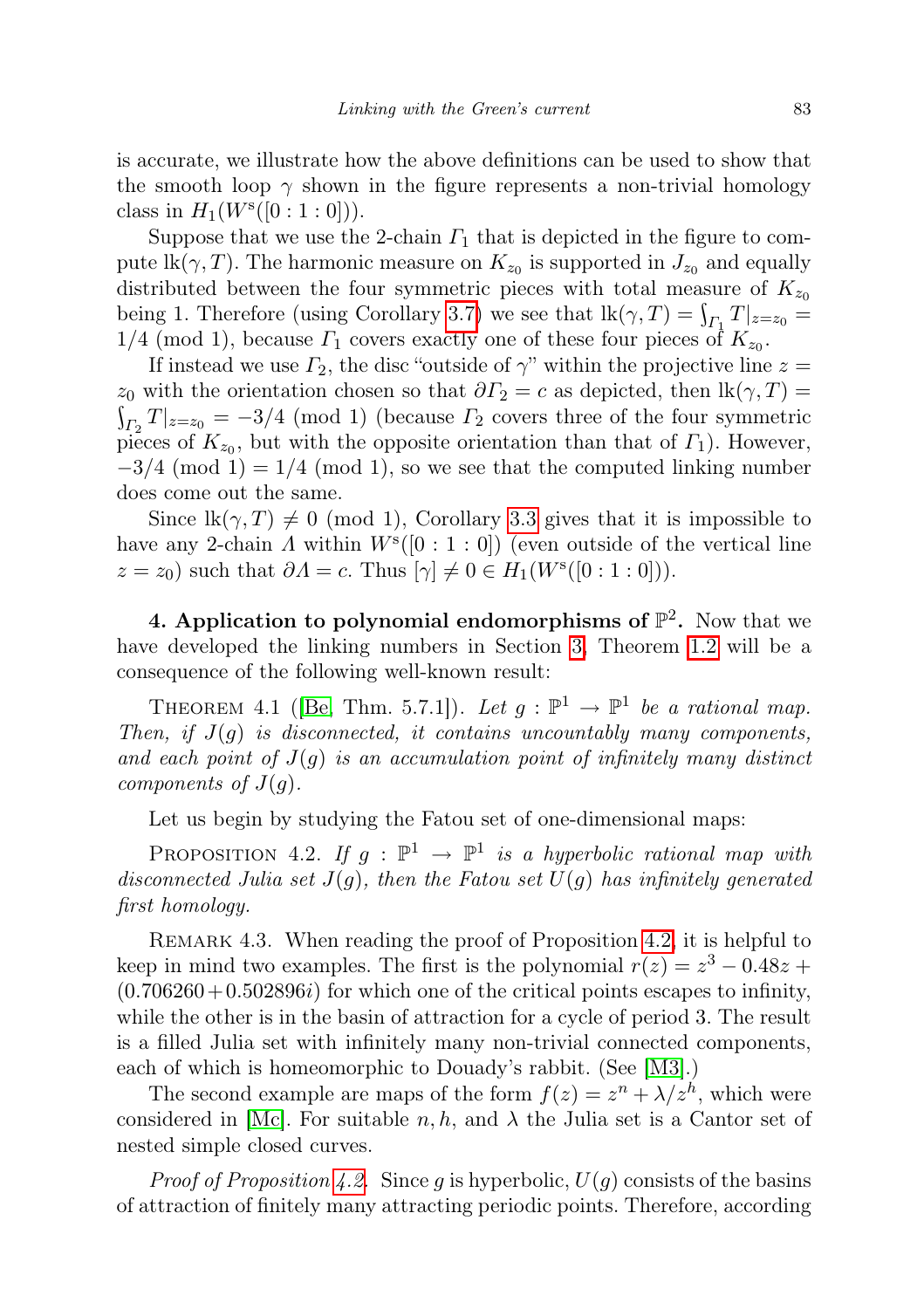to Theorem [1.1,](#page-1-0) it is sufficient to find elements of  $H_1(U(g))$  having non-zero linking numbers with  $T = \mu_q$  that are arbitrarily close to 0.

Theorem [4.1](#page-10-2) will allow us to find a sequence of piecewise smooth 2-chains  $\Gamma_1, \Gamma_2, \ldots$  such that  $0 < \langle \Gamma_{n-1}, \mu_G \rangle < \langle \Gamma_n, \mu_G \rangle < 1$  and  $\partial \Gamma_n \subset U(g)$ , as follows.

For each  $n, \Gamma_n$  will be a union of disjoint positively oriented closed discs in  $\mathbb{P}^1$ , each counted with weight one. Since  $J(g)$  is disconnected, we can find a piecewise smooth oriented loop  $\gamma_1 \subset U(g)$  that separates  $J(g)$ . Let  $\Gamma_1$  be the positively oriented disc in  $\mathbb{P}^1$  having  $\gamma_1$  as its oriented boundary. Since  $\mu_g$  is normalized and  $\gamma_1$  separates  $J(g) = \sup p \mu_g$ , we have  $0 < \langle \Gamma_1, \mu_g \rangle < 1$ . Now suppose that  $\Gamma_1, \ldots, \Gamma_{n-1}$  have been chosen. Since  $\langle \Gamma_{n-1}, \mu_q \rangle < 1$ , we have  $J(g) \cap (\mathbb{P}^1 \setminus \Gamma_{n-1}) \neq \emptyset$ . Then according to Theorem [4.1,](#page-10-2) there is more than one component of  $J(g) \cap (\mathbb{P}^1 \setminus \Gamma_{n-1})$ , so we can choose an oriented loop  $\gamma_n \subset U(g) \cap (\mathbb{P}^1 \setminus \Gamma_{n-1})$  so that at least one component of  $J(g) \cap (\mathbb{P}^1 \setminus \Gamma_{n-1})$ is on each side of  $\gamma_n$ . Then we let  $\Gamma_n$  be the union of oriented discs in  $\mathbb{P}^1$ consisting of the points inside of  $\gamma_n$  and any discs from  $\Gamma_{n-1}$  that are not inside of  $\gamma_n$ .

Considering the homology class  $[\partial \Gamma_n - \partial \Gamma_{n-1}] \in H_1(U(g))$  we find that

$$
lk([\partial \Gamma_n - \partial \Gamma_{n-1}], \mu_g) = \langle \Gamma_n, \mu_G \rangle - \langle \Gamma_{n-1}, \mu_G \rangle \pmod{1}
$$

is non-zero for each  $n$ . However, since

$$
\sum_{n} (\langle \Gamma_n, \mu_G \rangle - \langle \Gamma_{n-1}, \mu_G \rangle)
$$

is bounded by 1, we have  $\text{lk}([\partial \Gamma_n - \partial \Gamma_{n-1}], \mu_g) \to 0$  in  $\mathbb{Q}/\mathbb{Z}$ . Theorem [1.1](#page-1-0) then gives that  $H_1(U(g))$  is infinitely generated.

Let  $f : \mathbb{P}^2 \to \mathbb{P}^2$  be a polynomial endomorphism given in projective coordinates by

(4.1) 
$$
f([Z:W:T]) = [P(Z,W,T):Q(Z,W,T):T^d].
$$

Since  $f : \mathbb{P}^2 \to \mathbb{P}^2$  is assumed globally holomorphic,  $P(Z, W, T), Q(Z, W, T)$ , and  $T<sup>d</sup>$  have no common zeros other than  $(0,0,0)$ .

The (projective) line at infinity  $\Pi := \{T = 0\}$  is uniformly superattracting and the restriction  $f_{\Pi}$  is given in homogeneous coordinates by

(4.2) 
$$
f_{\Pi}([Z:W]) = [P_0(Z,W):Q_0(Z,W)]
$$

where  $P_0 := P(Z, W, 0)$  and  $Q_0 := Q(Z, W, 0)$ .

Let  $U(f)$  be the Fatou set for f and  $U(f_{\Pi})$  the Fatou set for  $f_{\Pi}$ . The former is an open set in  $\mathbb{P}^2$ , while the latter is an open set in the line at infinity  $\Pi$ .

<span id="page-11-0"></span>LEMMA 4.4. If  $f_{\Pi}$  is hyperbolic then  $U(f_{\Pi}) \subset U(f)$ .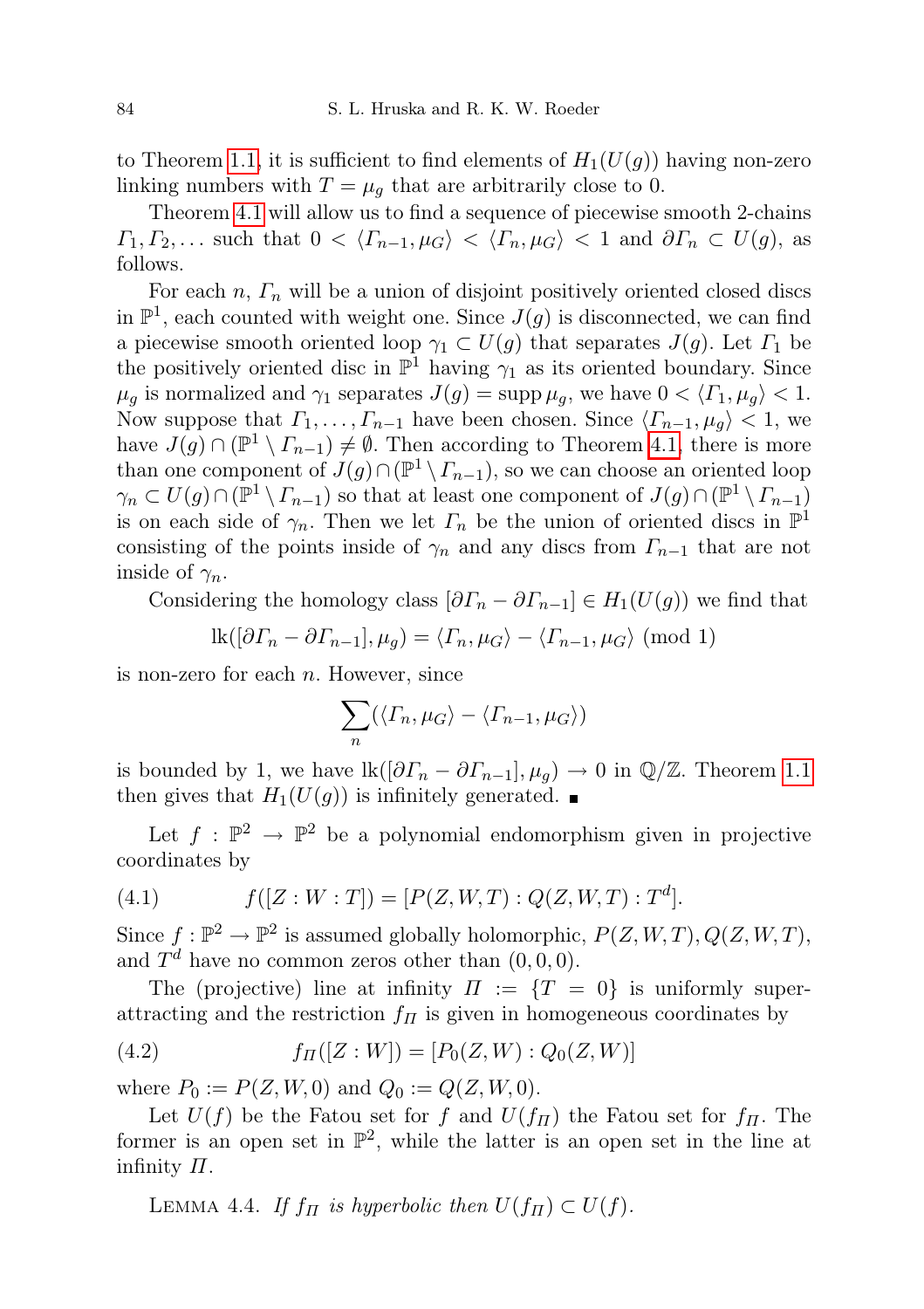*Proof.* Since  $f_{\Pi}$  is hyperbolic,  $U(f_{\Pi})$  is in the union of the basins of attraction  $W_H^s(\zeta_i)$  of a finite number of periodic attracting points  $\zeta_1, \ldots, \zeta_k$ . The line at infinity  $\Pi$  is transversally superattracting, so each  $\zeta_i$  is superattracting in the transverse direction to  $\Pi$  and (at least) geometrically attracting within  $\Pi$ . Let  $W^s(\zeta_i) \subset \mathbb{P}^2$  be the basin of attraction for  $\zeta_i$  under f. Then  $W^s_{\Pi}(\zeta_i) \subset W^s(\zeta_i)$ , giving  $U(f_{\Pi}) \subset U(f)$ .

Let T be the Green's current for f and let  $\mu$ <sub>II</sub> be the measure of maximal entropy for the restriction  $f_{\vert \Pi}$ .

<span id="page-12-1"></span>LEMMA 4.5. The restriction  $T_{\vert \Pi}$  coincides with  $\mu_{\Pi}$ .

*Proof.* Consider the lift  $F_{\Pi}: \mathbb{C}^2 \to \mathbb{C}^2$  of the rational map  $f_{\Pi}: \mathbb{P}^1 \to \mathbb{P}^1$ . As observed in Remark [2.4,](#page-4-2)

$$
G_{\varPi}(Z,W)=\lim \frac{1}{d^n}\log \Vert F_{\varPi}^n(Z,W)\Vert
$$

is the potential for  $\mu_{\Pi}$ , meaning that  $\pi^*\mu_{\Pi} = (2\pi)^{-1}dd^cG_{\Pi}$ .

The restriction  $T_{\parallel\Pi}$  is obtained by restricting of the potential G to  $\pi^{-1}(H) = \{ (Z, W, 0) \in \mathbb{C}^3 \}$ . Specifically, it is defined by  $\pi^*(T_{|H}) =$  $(2\pi)^{-1}dd^c(G(Z, W, 0)).$  Therefore, it suffices to show that  $G(Z, W, 0)$  $= G_{\Pi}(Z, W)$ . However, this follows directly from the fact that  $F(Z, W, 0)$  $= F_{\Pi}(Z, W)$ . (Here F is the lift of f to  $\mathbb{C}^3$ , as given by [\(4.1\)](#page-10-3) when considered in non-projective coordinates  $[Z, W, T]$ .

Proof of Theorem [1.2.](#page-2-1) As in the proof of Proposition [4.2,](#page-10-1) we can find a sequence of 1-cycles  $c_n$  in  $U(f_{\Pi})$  having linking numbers with  $\mu_{\Pi}$  arbitrarily close to 0 in  $\mathbb{Q}/\mathbb{Z}$ . Since  $f_{\vert \Pi}$  is hyperbolic, Lemma [4.4](#page-11-0) gives that each  $c_n$  is in the union of the basins of attraction for finitely many attracting periodic points of f. In particular,  $lk(c_i, T)$  is well-defined for each n. Lemma [4.5](#page-12-1) gives that  $T_{\mid \Pi} = \mu_{\Pi}$ , so that  $\text{lk}(c_n, T)$  (considering  $c_n$  in  $\mathbb{P}^2$ ) coincides with lk $(c_n, \mu_I)$  (considering  $c_n$  in the projective line  $\Pi$ ). Therefore, lk $(c_n, T) \neq 0$ and  $\text{lk}(c_n, T) \to 0$  in  $\mathbb{Q}/\mathbb{Z}$ . Theorem [1.1](#page-1-0) gives that the union of these basins has infinitely generated first homology, and hence  $U(f)$  does as well.

<span id="page-12-0"></span>EXAMPLE 4.6. We embed the polynomial dynamics of  $r(z)$  from Re-mark [4.3](#page-10-3) as the dynamics on the line at infinity  $\Pi$  for a polynomial endomorphism of  $\mathbb{P}^2$ . Let  $R(Z, W) = Z^3 - 0.48ZW^2 + (0.706260 + 0.502896i)W^3$ be the homogeneous form of r, and let  $P(Z, W, T)$  and  $Q(Z, W, T)$  be any homogeneous polynomials of degree 2. Then

$$
f([Z:W:T]) = [R(Z,W) + T \cdot P(Z,W,T) : W^3 + T \cdot Q(Z,W,T) : T^3]
$$

is a polynomial endomorphism with  $f<sub>II</sub> = r$ . In this case, Theorem [1.2](#page-2-1) gives that the basin of attraction of  $[1:0:0]$  for f has infinitely generated first homology.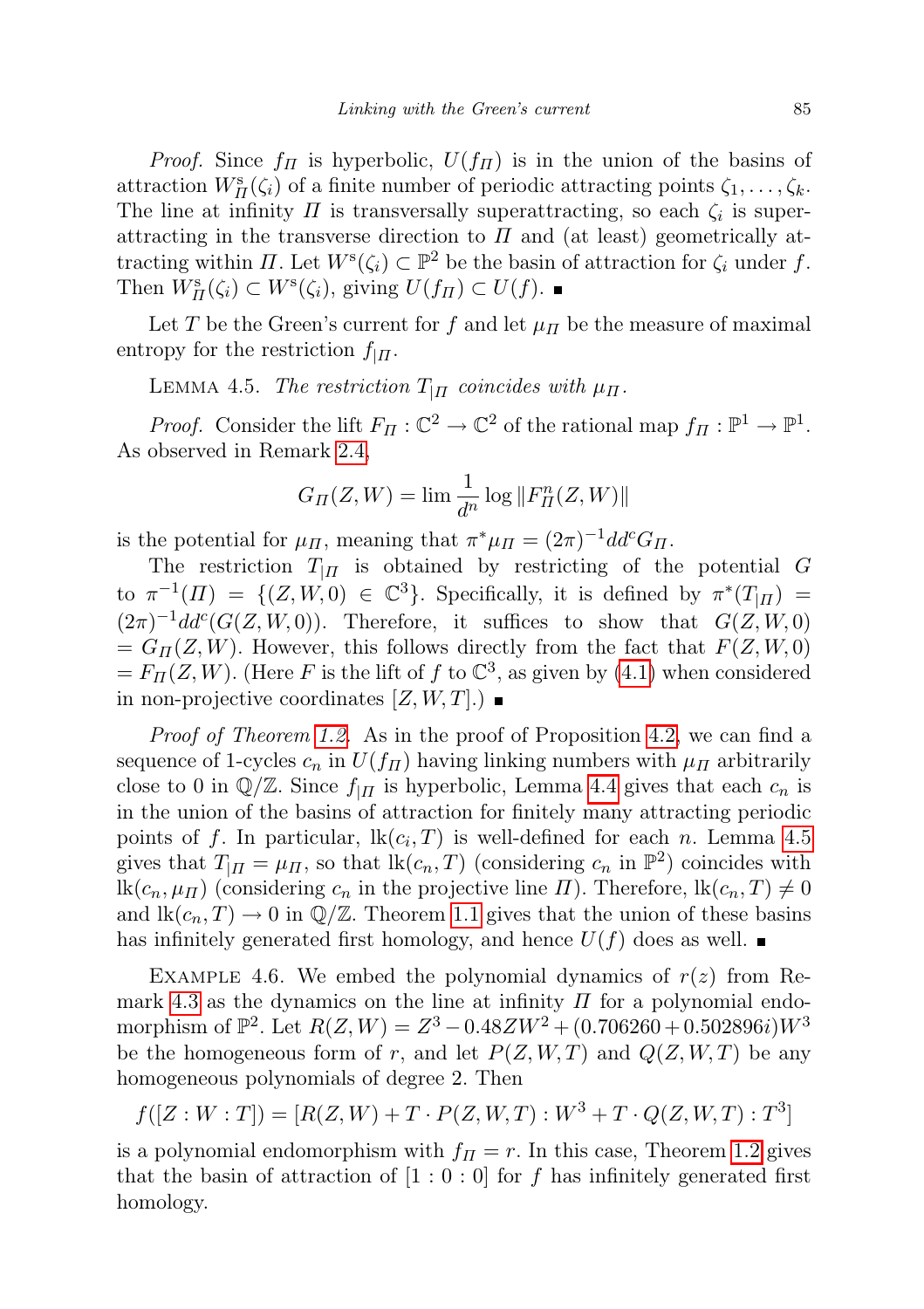REMARK 4.7. Suppose that  $f: \mathbb{P}^k \to \mathbb{P}^k$  is a holomorphic endomorphism having an invariant projective line  $\Pi$ . Lemma [4.5](#page-12-1) can be extended to give that  $T_{\text{III}} = \mu_{\text{II}}$ , where  $\mu_{\text{II}}$  is the measure of maximal entropy for the onedimensional map  $f_{\parallel II}$ . If  $\Pi$  is at least geometrically attracting transversally,  $f_{\parallel\Pi}$  is hyperbolic, and  $J(f_{\parallel\Pi})$  is disconnected, then essentially the same proof as that of Theorem [1.2](#page-2-1) gives that the Fatou set  $U(f)$  has infinitely generated first homology.

Using this observation, one can inductively create sequences of polynomial endomorphisms  $f_k: \mathbb{P}^k \to \mathbb{P}^k$ , for every k, each having Fatou set with infinitely generated first homology. One begins with a hyperbolic polynomial endomorphism  $f_1$  of the Riemann sphere  $\mathbb{P}^1$  having disconnected Julia set. Then, for each k, one can let  $f_k: \mathbb{P}^k \to \mathbb{P}^k$  be any polynomial endomorphism whose dynamics on the hypersurface  $\mathbb{P}^{k-1}$  at infinity is given by  $f_{k-1}$ . (When  $k = 2$ , the construction of  $f_2 : \mathbb{P}^2 \to \mathbb{P}^2$  is similar to that from Example [4.6.](#page-12-0)) The resulting maps each have a totally invariant projective line  $\Pi$  that is transversally superattracting with  $f_{k|H} = f_1$  hyperbolic with disconnected Julia set. Thus, the Fatou set  $U(f_k)$  has infinitely generated first homology.

<span id="page-13-0"></span>5. Application to polynomial skew products. A polynomial skew product is a polynomial endomorphism of the form

$$
f(z, w) = (p(z), q(z, w))
$$

with p and q polynomials of degree d where  $p(z) = z<sup>d</sup> + O(z<sup>d-1</sup>)$  and  $q(z, w) = w<sup>d</sup> + O<sub>z</sub>(w<sup>d-1</sup>)$ . (See Jonsson [\[J2\]](#page-24-2).) Theorem [1.2](#page-2-1) can be applied to many polynomial skew products f to show that  $H_1(U(f))$  is infinitely generated; for example,  $f(z, w) = (z^2, w^2 + 10z^2)$ , which has  $J_{\Pi}$  a Cantor set. Next we will find alternative sufficient conditions under which a polynomial skew product has Fatou set with infinitely generated first homology, proving Theorem [1.3.](#page-2-0) This theorem will apply to many maps to which Theorem [1.2](#page-2-1) does not apply; for example,  $f(z, w) = (z^2, w^2 - 3z)$ , for which  $J_{\Pi}$  is equal to the unit circle.

<span id="page-13-2"></span>5.1. Preliminary background on polynomial skew products. The Green's current for any polynomial endomorphism can be computed in the affine coordinates on  $\mathbb{C}^2$  as  $T := (2\pi)^{-1} d d^c G_{\text{affine}}$ , where  $G_{\text{affine}}$  is the (affine) Green's function defined in Remark [2.2.](#page-4-1) The "base map"  $p(z)$  has a Julia set  $J_p \subset \mathbb{C}$  and, similarly, a Green's function  $G_p(z) := \lim_{n \to \infty} d^{-n} \log_+ ||p^n(z)||$ . Furthermore, one can define a fiberwise Green's function  $(2)$  $(2)$  by

$$
G_z(w) := G_{\text{affine}}(z, w) - G_p(z).
$$

<span id="page-13-1"></span> $(2)$  For the purist: the Green's functions  $G_p$  and  $G_z$  should also have the subscript "affine", but it is dropped here for ease of notation. See Section [2](#page-3-0) for the distinction.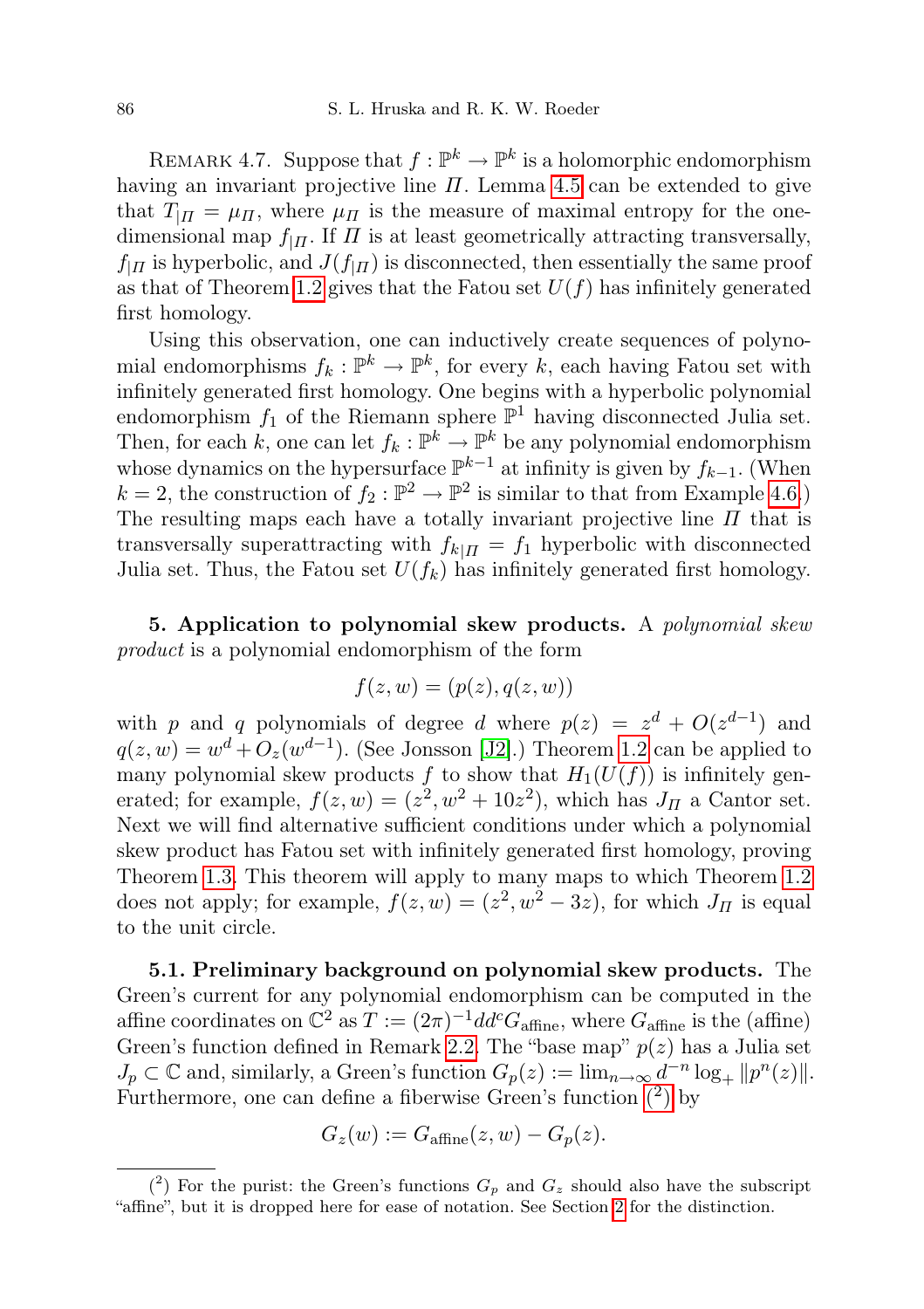For each fixed z,  $G_z(w)$  is a subharmonic function of w and one defines the fiberwise Julia sets by  $K_z := \{G_z(w) = 0\}$  and  $J_z := \partial K_z$ .

The extension of  $f$  to  $\mathbb{P}^2$  is given by

(5.1) 
$$
f([Z:W:T]) = [P(Z,T):Q(Z,W,T):T^d],
$$

where  $P(Z, T)$  and  $Q(Z, W, T)$  are the homogeneous versions of p and q. The point  $[0:1:0]$  that is "vertically at infinity" with respect to the affine coordinates  $(z, w)$  is a totally invariant superattracting fixed point, and  $(z, w) \in W^{s}([0:1:0])$  if and only if  $w \in \mathbb{C} \setminus K_z$ .

Suppose that  $(z, w) \in W^{s}([0:1:0])$  and  $(z_n, w_n) := f^{n}(z, w)$ . Then

(5.2) 
$$
G_{\text{affine}}(z, w) = \lim \frac{1}{d^n} \log_+ ||f^n(z, w)||_{\infty} = \lim \frac{1}{d^n} \log_+ |w_n|,
$$

<span id="page-14-2"></span>(5.3) 
$$
G_z(w) = G_{\text{affine}}(z, w) - G_p(z) = \lim \frac{1}{d^n} \log_+ |w_n| - \lim \frac{1}{d^n} \log_+ |z_n|
$$

since  $|w_n| > |z_n|$  for all n sufficiently large.

As mentioned in Section [3.3,](#page-7-0) we can restrict the current  $T$  to any analytic curve obtaining a measure on that curve. Of particular interest for skew products is the restriction  $\mu_{z_0}$  of T to a vertical line  $\{z_0\} \times \mathbb{P}$ . The following appears as  $[J2, Proposition 2.1(i)]$  $[J2, Proposition 2.1(i)]$ ; we repeat it here for completeness:

<span id="page-14-0"></span>PROPOSITION 5.1. The restriction  $T_{|z=z_0}$  of the Green's current T to a vertical line  $\{z_0\} \times \mathbb{P}$  coincides with the harmonic measure  $\mu_{z_0}$  on  $K_{z_0}$ .

Proof. Notice that

$$
T_{|z=z_0} = \frac{1}{2\pi} dd^c G_{\text{affine}|z=z_0} = \frac{1}{2\pi} dd^c G_{\text{affine}}(z_0, w)
$$
  
= 
$$
\frac{1}{2\pi} dd^c (G_{\text{affine}}(z_0, w) - G_p(z_0)) = \frac{1}{2\pi} dd^c G_{z_0}(w).
$$

According to [\[J2,](#page-24-2) Thm. 2.1],  $G_{z_0}$  is the Green's function for  $K_z$  with pole at infinity. We have thus shown that  $\mu_{z_0}$  is exactly the harmonic measure  $\mu_{z_0}$ on  $K_{z_0}$ .

## 5.2. Topology of the basin of attraction  $W^{s}([0:1:0])$

<span id="page-14-1"></span>PROPOSITION 5.2. If  $\zeta$  is a totally invariant (super)attracting fixed point for a holomorphic  $f: \mathbb{CP}^k \to \mathbb{CP}^k$ , then  $W^s(\zeta)$  is path connected.

We refer the reader to the proof of Theorem 1.5.9 from [\[HP2\]](#page-24-9), which can easily be adapted to give Proposition [5.2.](#page-14-1) In particular, for any skew product,  $W^s([0:1:0])$  is path connected.

<span id="page-14-3"></span>Although  $G_z(w)$  is subharmonic in w for any fixed z, it does not form a PSH function of both z and w. Consider the points  $(z, w) \in W^{s}([0:1:0])$ for which  $z \in J_p$ . At these points  $G_{\text{affine}}$  is pluriharmonic, i.e.  $dd^c G_{\text{affine}} = 0$ , but  $G_p(z)$  is not pluriharmonic, as  $dd^c G_p(z) > 0$ . Therefore, at these points  $dd^cG_z(w) < 0$ , so  $G_z(w)$  is not PSH.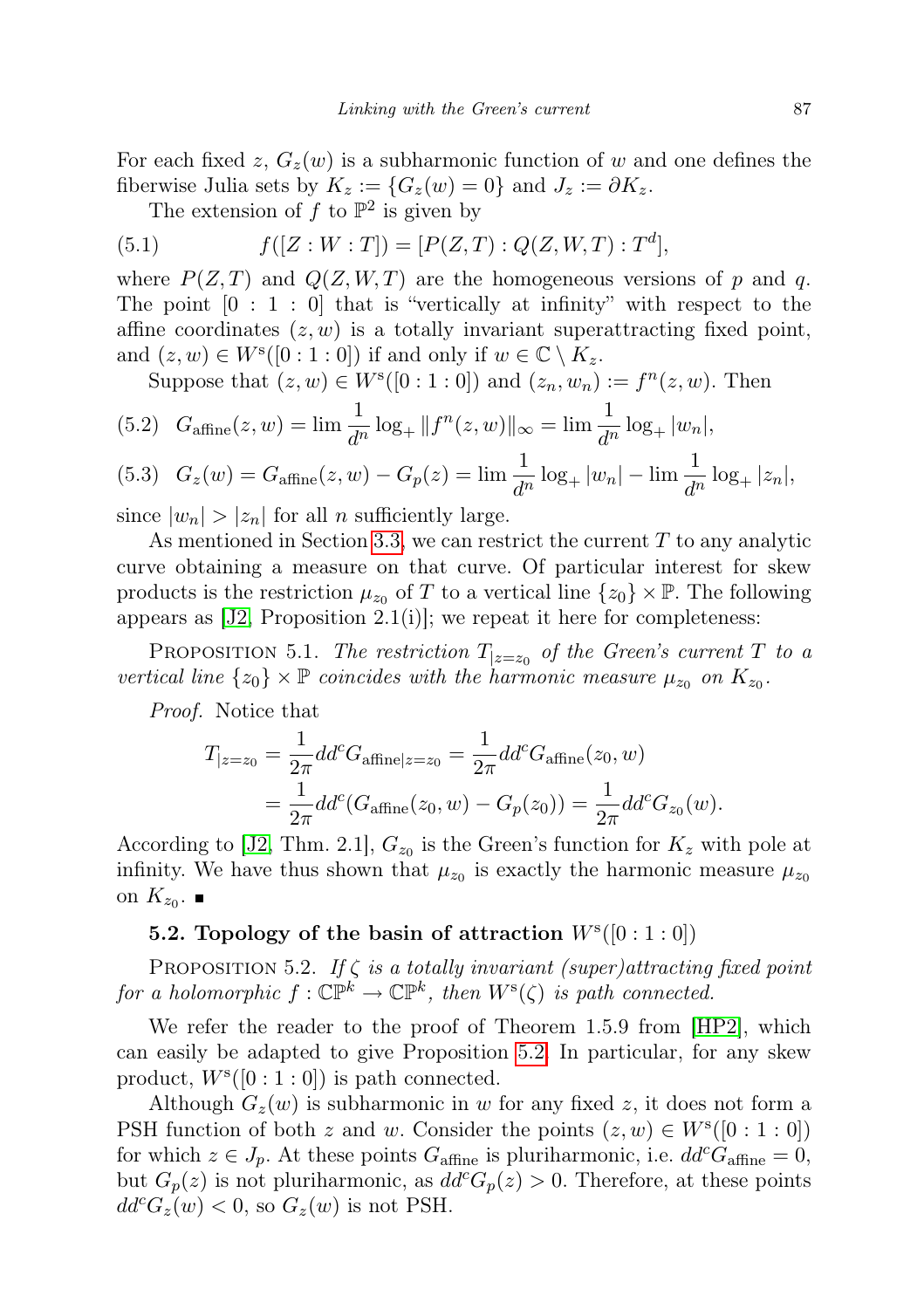LEMMA 5.3. The function  $-G_z(w)$  is PSH at all points  $(z, w) \in W^s([0 :$ 1 : 0]) ∩  $\mathbb{C}^2$  and it extends to a PSH function on all of  $W^s([0:1:0])$ . The resulting function is pluriharmonic on  $W^{s}([0:1:0])$  except at points for which  $Z/T \in J_p$ .

*Proof.* Since  $-G_z(w) = G_p(z) - G_{\text{affine}}(z, w)$ , with  $G_{\text{affine}}(z, w)$  pluriharmonic in  $W^{s}([0:1:0])$  and  $G_p(z)$  PSH everywhere, the result is PSH in  $W^{s}([0:1:0]) \cap \mathbb{C}^{2}.$ 

Jonsson proves in [\[J2,](#page-24-2) Lemma 6.3] that  $G_z(w)$  extends as a PSH function in a suitable neighborhood of  $\Pi \setminus \{0 : 1 : 0\}$  and his proof immediately gives that the result is pluriharmonic in a (possibly smaller) neighborhood within  $W^{s}([0:1:0])$  of  $\Pi \setminus \{[0:1:0]\}$ . Therefore,  $-G_z(w)$  is also pluriharmonic in the same neighborhood.

Thus,  $-G_z(w)$  extends to a PSH function on  $W^s([0:1:0]) \setminus \{[0:1:0]\}$ and, if we assign  $-\infty$  to  $[0:1:0]$ , gives the desired extension to all of  $W^{s}([0:1:0])$ . The result will be pluriharmonic except at  $[0:1:0]$  and at the points in  $W^{s}([0:1:0]) \cap \mathbb{C}^2$  where  $dd^{c}(-G_z(w)) > 0$ , that is, the points where  $Z/T \in J_p$ .

*Proof of Theorem [1.3.](#page-2-0)* We first suppose that  $J_{z_0}$  is disconnected for some  $z_0 \in J_p$ . Let  $z_1, z_2, \ldots$  be any sequence of iterated preimages of  $z_0$  such that  $p^n(z_n) = z_0.$ 

Consider the vertical line  $\{z_0\} \times \mathbb{C}$ . Since  $J_{z_0}$  is disconnected, so is  $K_{z_0}$ , and we can choose two disjoint positively oriented piecewise smooth loops  $\eta_1, \eta_2 \subset \{z_0\} \times (\mathbb{C} \setminus K_{z_0})$  each enclosing a proper subset of  $K_{z_0}$ .

Perturbing  $\eta_1, \eta_2$  within  $\{z_0\} \times (\mathbb{C} \setminus K_{z_0})$  if necessary, we can suppose that none of the d – 1 critical values of  $f|_{\{z_1\}\times\mathbb{C}}:\{z_1\}\times\mathbb{C}\to\{z_0\}\times\mathbb{C}$ (counted with multiplicity) are on  $\eta_1$  or  $\eta_2$ . Since the regions enclosed by  $\eta_1$  and  $\eta_2$  are disjoint, at least one of them contains at most  $d-2$  of these critical values. Let  $\gamma_0$  be this curve.

Since  $\gamma_0 \subset \{z_0\} \times (\mathbb{C} \setminus K_{z_0}), \gamma_0 \subset W^s([0:1:0])$ . Because  $\gamma_0$  is compact, it is bounded away from supp T, and the linking number  $\text{lk}(\gamma_0, T)$  is a welldefined invariant of the homology class  $[\gamma]$  within  $H_1(W^s([0:1:0]))$ . We let  $\Gamma_0$  be the closed disc in  $({z_0} \times \mathbb{C})$  having  $\gamma_0$  as its oriented boundary. Since  $\Gamma_0$  contains some proper subset of  $K_{z_0}$  (and hence of  $J_{z_0}$ ) with supp  $\mu_{z_0}$  $= J_{z_0}$ , we have

$$
0 \langle \langle \Gamma_0, T \rangle = \int_{\Gamma_0} \mu_{z_0} < 1.
$$

Therefore,  $lk(\gamma_0, T) = \langle \Gamma_0, T \rangle \pmod{1} \neq 0 \pmod{1}$ , implying that  $[\gamma_0]$  is non-trivial.

Consider the preimages  $D_1, \ldots, D_j$  of  $\Gamma_0$  under  $f|_{\{z_1\}\times\mathbb{C}} : \{z_1\}\times\mathbb{C} \to$  ${z_0} \times \mathbb{C}$ . Since at most  $d-2$  critical values of the degree d ramified cover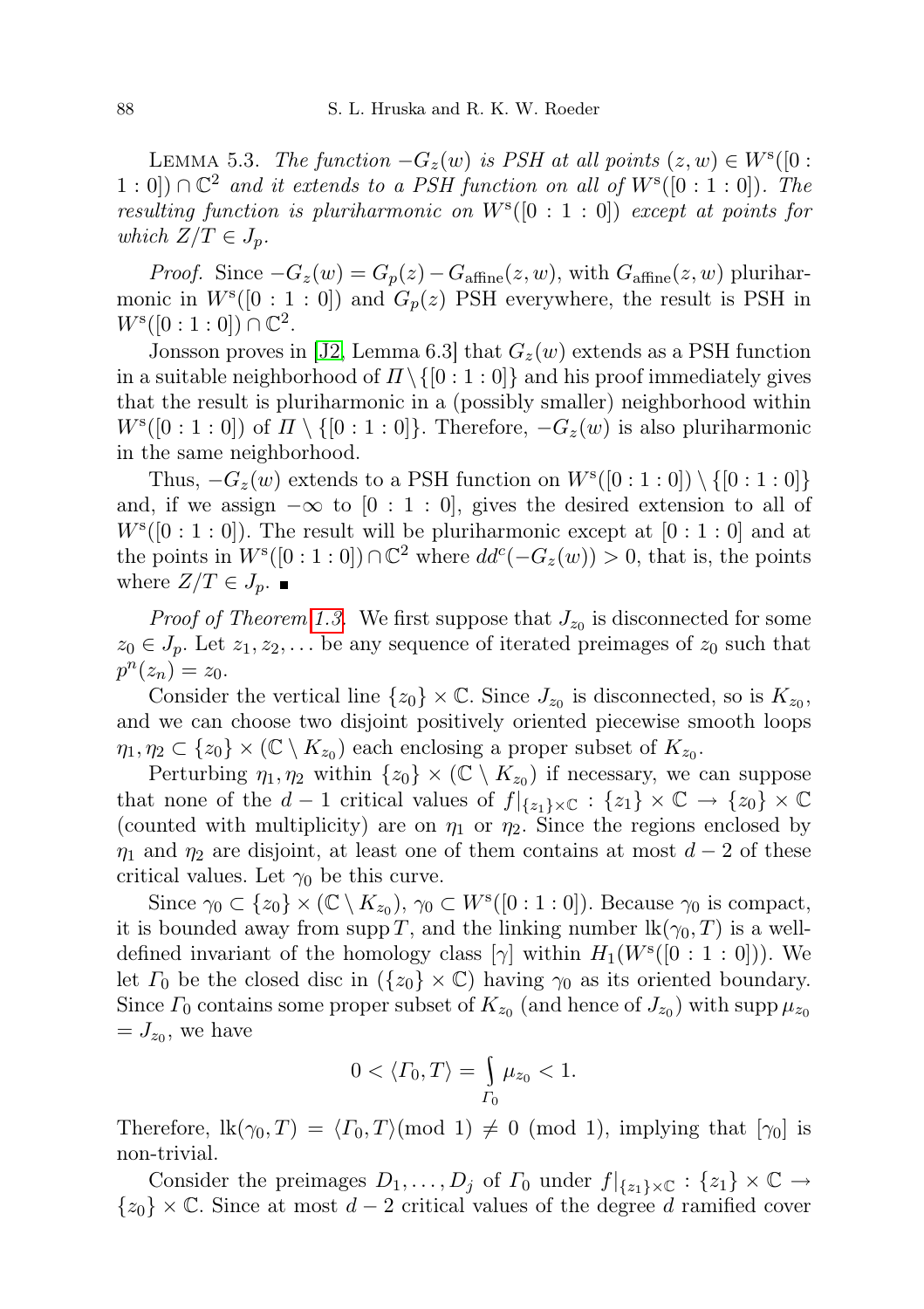$f|_{\{z_1\}\times\cup D_i}$  are contained in  $\Gamma_0$ , it is a consequence of the Riemann–Hurwitz Theorem that the Euler characteristic of  $\bigcup D_i$  is greater than or equal to 2. Because each  $D_i$  is a domain in  $\mathbb{C}$ , at least two components  $D_1$  and  $D_2$  are discs.

The total degree of  $f|_{\{z_1\}\times\mathbb{C}}:\bigcup D_i\to\Gamma_0$  is d, so  $f|_{\{z_1\}\times\mathbb{C}}:D_i\to\Gamma_0$  is a ramified covering of degree  $k_i \leq d-1$  for each i. Proposition [3.6](#page-7-1) and the basic invariance  $f^*T = d \cdot T$  for the Green's current give

<span id="page-16-0"></span>
$$
(5.4)\quad \langle D_i, T \rangle = \frac{1}{d} \langle D_i, f^*T \rangle = \frac{1}{d} \langle f_* D_i, T \rangle = \frac{1}{d} \langle k_i \Gamma_0, T \rangle \le \frac{d-1}{d} \langle \Gamma_0, T \rangle
$$

for each i.

As before, we can perturb the boundaries of  $D_1$  and  $D_2$  within  $\{z_1\} \times$  $(\mathbb{C}\setminus K_{z_1})$  so that none of the critical values of  $f|_{\{z_2\}\times\mathbb{C}}$  lie on their boundaries and so that  $D_1$  and  $D_2$  remain disjoint. (It will not affect the pairings given by [\(5.4\)](#page-16-0).) At least one of the discs  $D_1, D_2$  contains at most  $d-2$  critical values of  $f|_{\{z_2\}\times C}$ . We let  $\Gamma_1$  be that disc and  $\gamma_1 = \partial \Gamma_1$ . Then

$$
0 < \langle \varGamma_1, T \rangle \le \frac{d-1}{d} \langle \varGamma_0, T \rangle \le \frac{d-1}{d}.
$$

Continuing in the same way, we can find a sequence of discs  $\Gamma_0, \Gamma_1, \ldots$  so that

- $\Gamma_n \subset \{z_n\} \times \mathbb{C},$
- $\gamma_n = \partial \Gamma_n \subset W^s([0:1:0]),$
- $\Gamma_n$  contains at most  $d-2$  critical values of  $f|_{\{z_{n+1},\times\mathbb{C}}}\}$  (counted with multiplicity),
- $\langle \Gamma_n, T \rangle \leq \frac{d-1}{d} \langle \Gamma_{n-1}, T \rangle.$

Consequently,

$$
0<\langle\varGamma_n,\varUpsilon\leq \left(\frac{d-1}{d}\right)^n,
$$

showing that  $\text{lk}(\gamma_n, T) \to 0$  in  $\mathbb{Q}/\mathbb{Z}$ . Therefore, Theorem [1.1](#page-1-0) implies that  $H_1(W<sup>s</sup>([0:1:0]))$  is infinitely generated.

We will now show that if  $J_z$  is connected for every  $z \in J_p$ , then  $W^s([0:$ 1 : 0]) is homeomorphic to an open ball. Consider the local coordinates  $z' = Z/W, t' = T/W$ , chosen so that  $(z', t') = (0, 0)$  corresponds to  $[0:1:0]$ . In these coordinates

$$
f(z',t') = \left(\frac{P(z',t')}{Q(z',1,t')}, \frac{t'^d}{Q(z',1,t')}\right),\,
$$

where P and Q are the homogeneous versions of p and q appearing in  $(5.1)$ . The assumptions that  $q(z, w) = w<sup>d</sup> + O<sub>z</sub>(w<sup>d-1</sup>)$  and  $p(z) = z<sup>d</sup> + O(z<sup>d-1</sup>)$ imply that we have the expansion

$$
f(z',t') = (P(z',t'),t'^d) + g(t',z'),
$$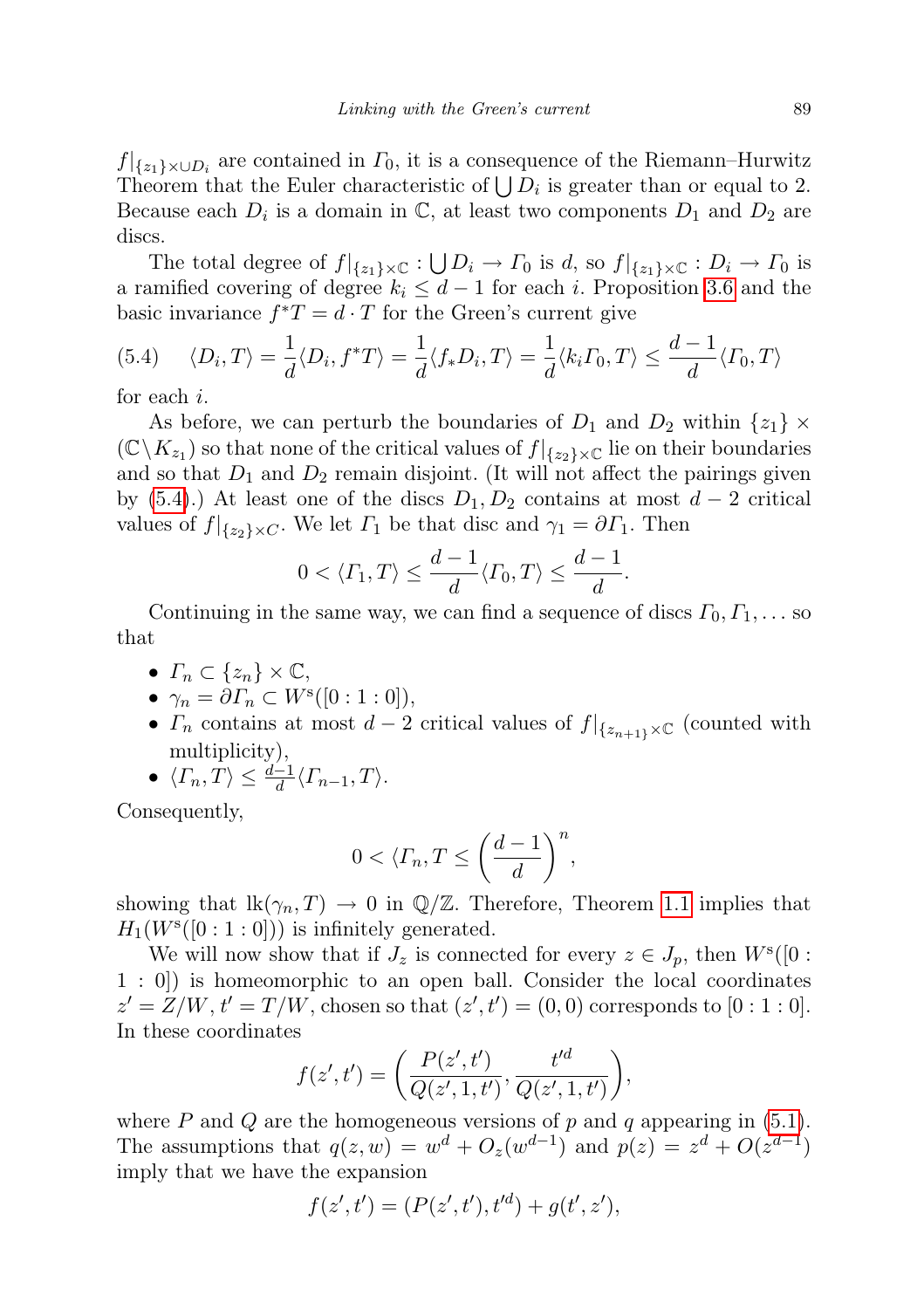with  $(P(z', t'), t'd)$  non-degenerate of degree d and  $g(t', z')$  consisting of terms of degree  $d+1$  and larger.

Therefore, we can construct a potential function  $(3)$  $(3)$  for the superattracting point  $(0, 0)$ :

<span id="page-17-1"></span>(5.5) 
$$
h(z',t') := \lim_{n \to \infty} \frac{1}{d^n} \log ||f^n(z',t')||_{\infty}.
$$

The result is a continuous plurisubharmonic function [\[HP2\]](#page-24-9) with logarithmic singularity at  $(z', t') = (0, 0)$  having the property that  $(z', t') \in W^{s}([0:1:1])$  $[0] \setminus \{ [0:1:0] \}$  if and only if  $h(z',t') < 0$ . In particular,

$$
h: W^s([0:1:0]) \setminus \{[0:1:0]\} \to (-\infty,0)
$$

is proper.

If we let  $(z'_n, t'_n) = f^n(z', t')$ , then [\(5.5\)](#page-17-1) simplifies to

(5.6) 
$$
h(z',t') = \begin{cases} \lim_{n \to \infty} d^{-n} \log |t'_n| & \text{if } z'/t' \in K_p, \\ \lim_{n \to \infty} d^{-n} \log |z'_n| & \text{if } z'/t' \notin K_p, \end{cases}
$$

since  $z'_{n+1}/t'_{n+1} = p(z'_n/t'_n)$ . Equation [\(5.3\)](#page-14-2) gives that in the original affine coordinates  $(z, w)$  we have

$$
(5.7)
$$

$$
h(z, w) = \begin{cases} \lim_{n \to \infty} d^{-n} \log |t'_n| = -\lim_{n \to \infty} d^{-n} \log |w_n| = -G_z(w) & \text{if } z \in K_p, \\ \lim_{n \to \infty} d^{-n} \log |z'_n| = \log |z| - \lim_{n \to \infty} d^{-n} \log |w_n| = -G_z(w) & \text{if } z \notin K_p, \end{cases}
$$

which is harmonic on the intersection of any vertical line  $\{z\} \times \mathbb{C}$  with  $W^{s}([0:1:0])$  and pluriharmonic except when  $z \in J_p$ ; see Lemma [5.3.](#page-14-3) A similar calculation shows that h coincides with the extension of  $-G_z(w)$ described in Lemma [5.3](#page-14-3) and that the restriction of h to  $\Pi$  is  $-G_{\Pi}$ . (Here,  $G_{\Pi}$  is the Green's function for the action  $f_{\Pi}$  of f on the line at infinity.)

Hence,  $h(z', t')$  is pluriharmonic on  $W^{s}([0:1:0]) \setminus \{(z', w') : z'/w' \in J_p\}$ and the restriction of  $h(z', t')$  to any line through  $(0, 0)$  is harmonic on  $W^{s}([0:1:0]) \setminus \{[0:1:0]\},$  with a logarithmic singularity at  $(0,0)$ .

Since  $J_{z_0}$  is connected for every  $z_0 \in J_p$ , Proposition 6.3 from [\[J2\]](#page-24-2) gives that  $J_z$  is connected for every  $z \in \mathbb{C}$  and also  $J_{\Pi}$  is connected, or, equivalently, that  $G_z(w)$  (for any z) and  $G_{\Pi}$  have no (escaping) critical points. Therefore, the restriction of h to any complex line through  $(0, 0)$  has no critical points in  $W^{s}([0:1:0]).$ 

The sublevel set  $W_a := h^{-1}([-\infty, a))$  is open for any  $a \in (-\infty, 0)$  since  $h: W^{s}([0:1:0]) \setminus \{[0:1:0]\} \to (-\infty,0)$  is continuous with  $h(z',t') \to -\infty$ if and only if  $(z', t') \rightarrow (0, 0)$ . Equation (2.2) from [\[J2\]](#page-24-2) implies that

<span id="page-17-0"></span> $(3)$  The potential function h is sometimes also called the Green's function of the point  $(0, 0).$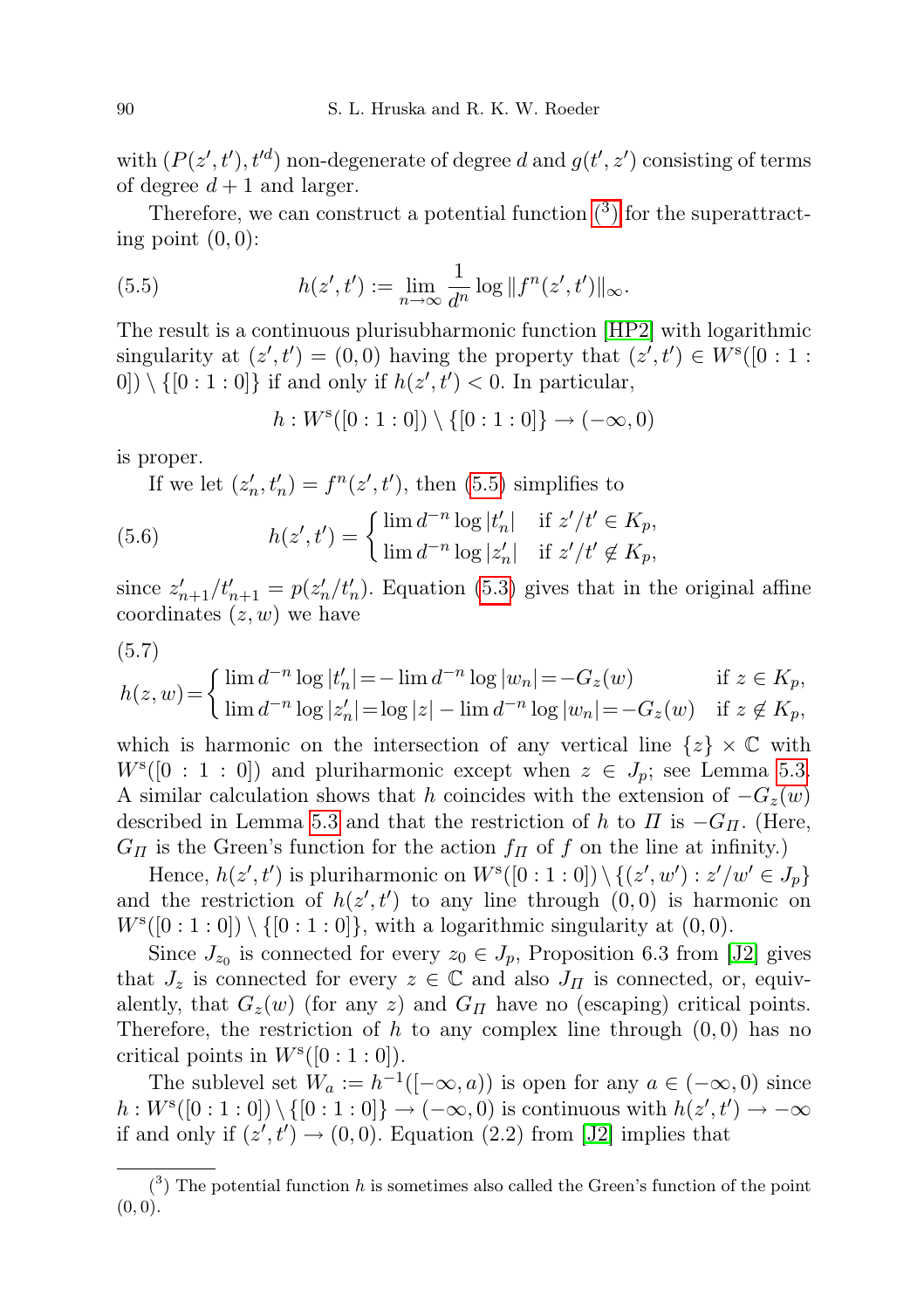$$
h(z',t') = \log |t'| + G_p\left(\frac{z'}{t'}\right) + \eta(z',t') \quad \text{if } t' \neq 0,
$$
  

$$
h(z',t') = \log |z'| + G_p^{\#}\left(\frac{t'}{z'}\right) + \eta(z',t') \quad \text{if } z' \neq 0,
$$

with  $\eta(z',t')$  becoming arbitrarily small for  $(z',t')$  sufficiently small and  $G_p^{\#}(x)$  obtained by extending  $G_p(1/x) - \log(1/x)$  continuously through  $x = 0$ . Therefore, for a sufficiently negative, the intersection of  $W_a$  with any complex line through  $(0, 0)$  will be convex. In particular,  $W_a$  is a star-convex open subset in  $\mathbb{C}^2$ , implying that it is homeomorphic to an open ball. (See [\[Br,](#page-24-10) Theorem 11.3.6.1].)

We define a new function  $\tilde{h}$  which agrees with h except in the interior of  $W_a$ , where we make a  $C^{\infty}$  modification (assigning values less than a) in order to remove the logarithmic singularity at  $[0:1:0]$ .

We will use  $\tilde{h}$  as Morse function to show that  $W_b := h^{-1}([-\infty, b])$  is diffeomorphic to  $W_a$  for any  $b \in (a, 0)$ . The classical technique from The-orem 3.1 of [\[M1\]](#page-25-7) would use the normalization of  $-\nabla h$  to generate a flow whose time  $b - a$  map gives the desired diffeomorphism. This will not work in our situation, since  $\tilde{h}$  is not differentiable at points for which  $z'/w' \in J_p$ . However, essentially the same proof works if we replace  $-\nabla h$  with any  $C^1$ vector field  $V$  on  $W^{s}([0:1:0])$  having no singularities in  $\widetilde{h}^{-1}([a,b])$  and along which  $\tilde{h}$  is decreasing. Note that, as in [\[M1\]](#page-25-7), we need that  $\tilde{h}^{-1}([a, b])$ is compact, which follows from h being proper.

Let V be the the vector field parallel to each line through  $(z', t') = (0, 0)$ , obtained within each line as minus the gradient of the restriction of  $h$  to that line. The restriction of h to each complex line through  $(0, 0)$  has no critical points in  $\tilde{h}^{-1}([a, b])$ , so it is decreasing along V. Since h is pluriharmonic for points with  $z'/t' \notin J_p$ , it follows immediately that V is smooth there. To see that V is smooth in a neighborhood of points where  $z'/t' \in J_p$ , notice that

$$
\nabla_w G_z(w) = \nabla_w G(z, w) - G_p(z) = \nabla_w G(z, w),
$$

with  $G(z, w)$  pluriharmonic on  $W^{s}([0:1:0]) \cap \mathbb{C}^{2}$ .

Therefore, for any  $b \in (a, 0)$ ,  $W_b$  is homeomorphic to  $W_a$  and thus to an open ball. One can then make a relatively standard construction, using these homeomorphisms for b increasing to 0, to show that  $W^{s}([0:1:0]) =$  $\bigcup_{b<0}W_b$  is homeomorphic to an open ball.

<span id="page-18-0"></span>6. Further applications. In this final section we discuss a few examples of maps to which we have applied the results of this paper, and then a few types of maps which we feel would be fruitful to study further with techniques similar to those of this paper.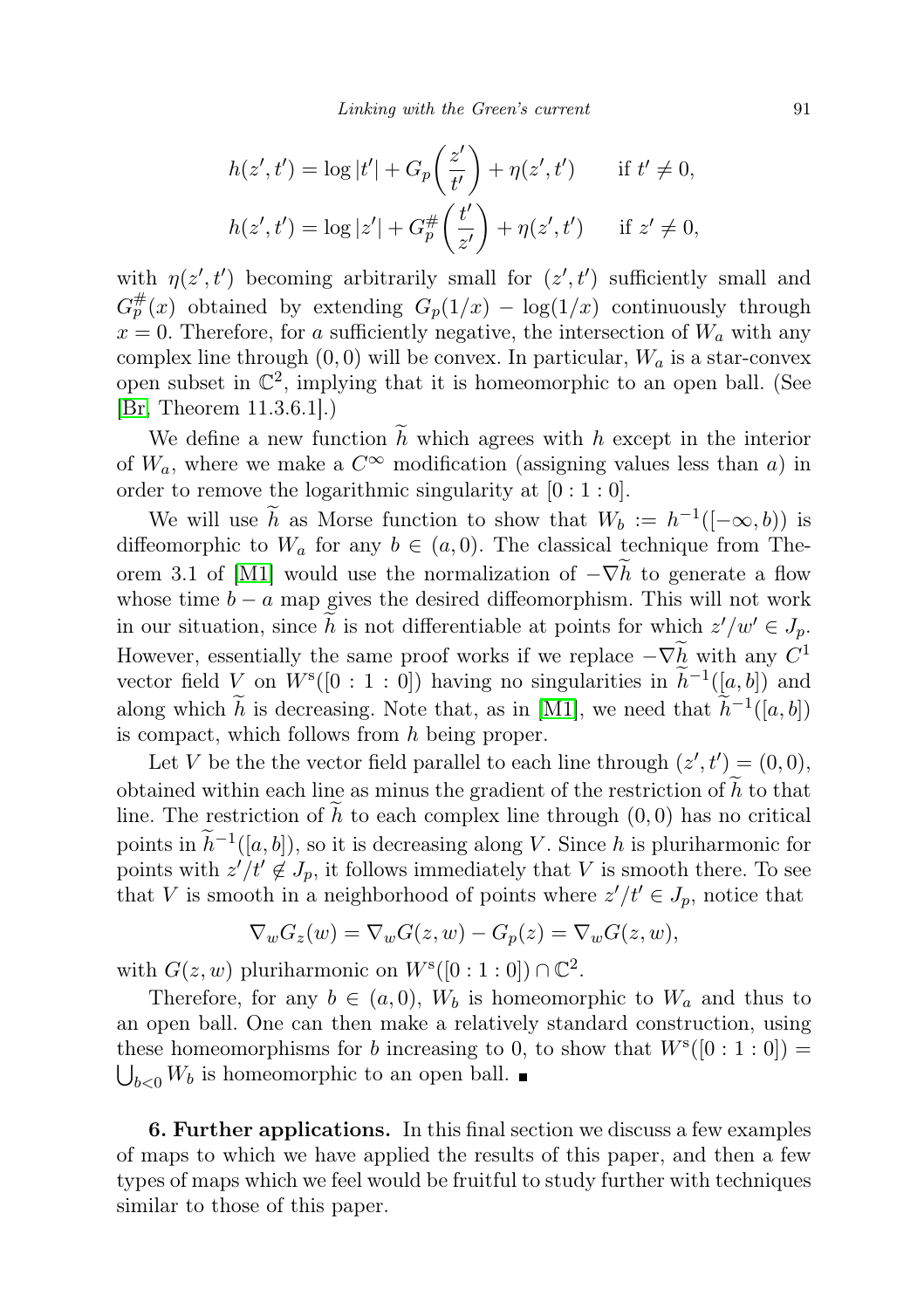6.1. Relationship between connectivity of  $J_2$  and the topology of the Fatou set for polynomial skew products. For polynomial skew products,  $J_2 = \text{supp}\,\mu = \text{supp}(T \wedge T) = \bigcup_{z \in J_p} J_z$ , which by [\[J2\]](#page-24-2) is also the closure of the set of repelling periodic points. Here we examine to what extent connectivity of  $J_2$  affects the homology of the Fatou set U.

The following example shows that there are many polynomial skew products f with  $J_2$  connected for which  $H_1(U(f))$  is non-trivial (in fact infinitely generated).

<span id="page-19-0"></span>EXAMPLE 6.1. Consider  $f(z, w) = (z^2 - 2, w^2 + 2(2 - z))$ , which has  $J_2$  connected and has  $J_z$  disconnected over  $z = -2 \in J_p$ , as shown in [\[J2,](#page-24-2) Example 9.7. Theorem [1.3](#page-2-0) immediately applies, giving that  $H_1(U(f))$  is infinitely generated.

In fact, examples of this phenomenon can appear "stably" within a oneparameter family. Let  $p_n(z) = z^2 + c_n$  be the unique quadratic polynomial with periodic critical point of least period n and  $c_n$  real. Then [\[DHr,](#page-24-3) Theorem 6.1 implies that for *n* sufficiently large,

$$
f_n(z, w) = (p_n(z), w^2 + 2(2 - z))
$$

is Axiom A with  $J_z$  disconnected for most  $z \in J_{p_n}$  and with  $J_2$  connected. Suppose that  $f_n$  is embedded within any holomorphic one-parameter family  $f_{n,\lambda}$  of polynomial skew products. Then Theorems 4.1 and 4.2 from [\[DHr\]](#page-24-3) (see also [\[J1,](#page-24-11) Thm. C]) give that all maps  $f_{n,\lambda}$  within the same hyperbolic component as  $f_n$  also have  $J_2$  connected, but  $J_z$  disconnected over most z in  $J_{p_{n,\lambda}}$ . (Here,  $p_{n,\lambda}$  is the first component of  $f_{n,\lambda}$ .) An immediate application of Theorem [1.3](#page-2-0) shows that  $H_1(U(f_{n,\lambda}))$  is infinitely generated for all  $f_{n,\lambda}$ within this hyperbolic component.

Next we consider the possibility of  $J_2$  being disconnected, but f not satisfying the hypotheses of our Theorem [1.3.](#page-2-0)

QUESTION 6.2. Is there a polynomial skew product f with  $J_2$  disconnected, but all  $J_z$ 's connected for all  $z \in \mathbb{C}$ , such that  $H_1(U(f))$  is trivial? More generally, is there any endomorphism of  $\mathbb{P}^2$  with  $J_2$  disconnected, but with all Fatou components having trivial homology?

By  $|J2$ , Proposition 6.6, in order for f to satisfy the hypotheses of this question,  $J_p$  would have to be disconnected. However, a simple product like  $(z, w) \mapsto (z^2 - 100, w^2)$  does not suffice; note that for this map, the basin of attraction of  $[1:0:0]$ , hence the Fatou set, has non-trivial homology. Not many examples of non-product polynomial skew products are understood, and the current list of understood examples contains no maps which satisfy the hypotheses of this question.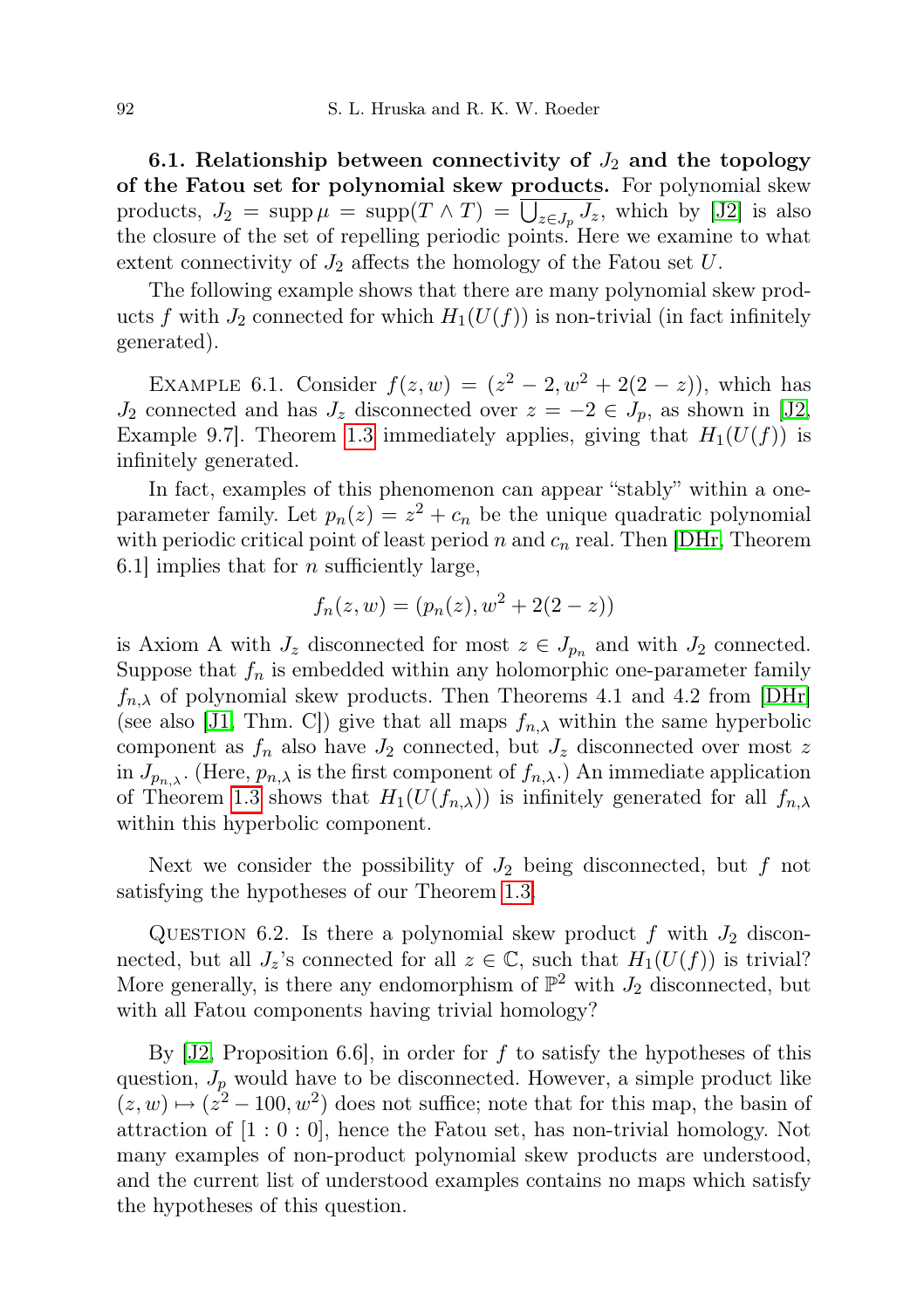<span id="page-20-0"></span>6.2. A quadratic family of polynomial skew products. We now consider the family of examples  $f_a(z, w) = (z^2, w^2 + az)$ , which are skew products over  $p(z) = z^2$ .

The geometry and dynamics in  $J_p \times \mathbb{C}$  were explored in [\[DHr\]](#page-24-3). For example, there it is established that:

- (1) [\[DHr,](#page-24-3) Theorem 5.1]:  $f_a$  is Axiom A if and only if  $g_a(w) := w^2 + a$  is hyperbolic.
- (2) [\[DHr,](#page-24-3) Lemma 5.5]:  $J_2$  can be described geometrically in the following manner:  $J_{e^{it}}$  is a rotation of angle  $t/2$  of  $J_{\{z=1\}}$ . That is, start with  $J(g_a)$  in the fiber  $J_{\{z=1\}}$ , then as the base point  $z = e^{it}$  moves around the unit circle  $J_p = S^1$ , the corresponding  $J_z$ 's are rotations of  $J(g_a)$ of angle  $t/2$ , hence the  $J_z$ 's complete a half turn as z moves once around the base circle.

Due to the structure of  $J_2$ , the difference between  $f_a$  and the product  $h_a(z, w) = (z^2, w^2 + a)$  is one "twist" in  $J_2$ . In [\[DHr\]](#page-24-3) it is shown that  $f_a$ and  $h_a$  are in the same hyperbolic component if and only if a is in the main cardiod of the Mandelbrot set, M.

Note that the extension of  $f_a$  to  $\mathbb{P}^2$ , given by

 $f_a([Z:W:T]) = [Z^2, W^2 + aZT : T^2],$ 

is symmetric under the involution  $\mathcal{S}([Z:W:T]) = [T:W:Z].$ 

<span id="page-20-1"></span>THEOREM 6.3. The Fatou set of  $f_a$  is the union of the basins of attraction of three superattracting fixed points:  $[0:0:1], [0:1:0],$  and  $[1:0:0],$  each of which is path connected.

Moreover:

- If  $a \notin \mathcal{M}$ , then  $W^{s}([0:1:0])$  has infinitely generated first homology.
- If  $a \in \mathcal{M}$ , then each of the three basins of attraction  $W^{s}([0:1:0]),$  $W^{s}([0:0:1])$  and  $W^{s}([1:0:0])$  is homeomorphic to an open ball.

*Proof.* For any a, the fiberwise Julia set  $J_0$  is the unit circle  $|z|=1$ . Proposition 4.2 from [\[Ro\]](#page-25-1) can be modified to show that there is a local superstable manifold  $W^s_{\text{loc}}(J_0)$  that is obtained as the image of a holomorphic motion of  $J_0$  that is parameterized over  $\mathbb{D}_{\epsilon} = \{|z| < \epsilon\}$ , for  $\epsilon > 0$  sufficiently small. The motion of  $(0, w) \in J_0$  is precisely the connected component of local superstable manifold of  $(0, w)$  that contains  $(0, w)$ , which we will call the *superstable leaf* of w and denote by  $W_{\text{loc}}^s(w)$ . By construction,  $f_a$  will map the superstable leaf of  $(0, w)$  into the superstable leaf of  $(0, w^2) = f_a(0, w)$ . Moreover, the proof of Proposition 4.4 from [\[Ro\]](#page-25-1) can also be adapted to show that  $W_{\text{loc}}^{s}(J_0)$  is the zero locus of a pluriharmonic (hence real-analytic) function.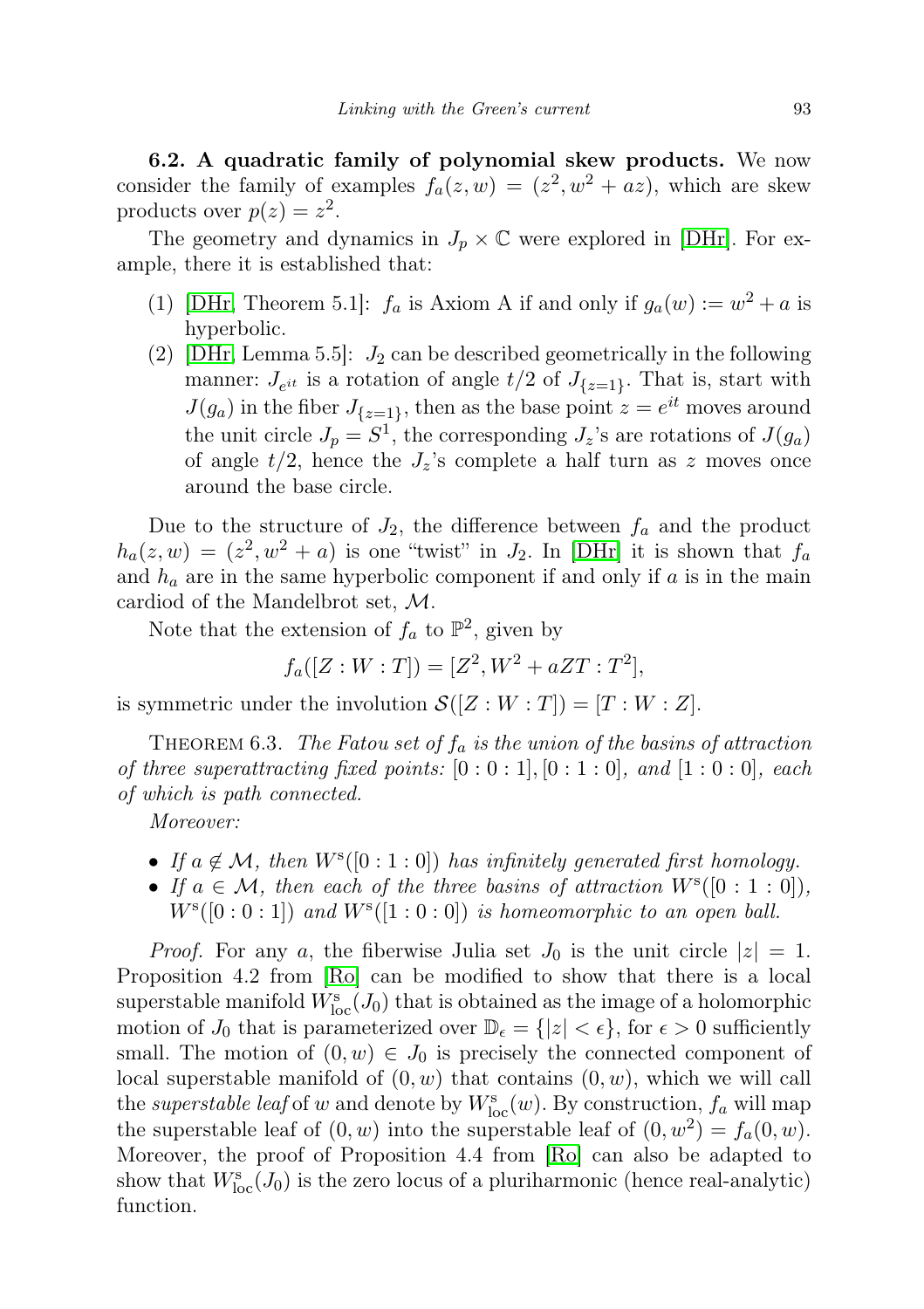Pulling back  $W_{\text{loc}}^{s}(J_0)$  under iterates of  $f_a$ , we obtain a global separatrix  $W^{s}(J_0)$  over the entire unit disc  $\mathbb{D} = \{|z|=1\}$ . Note that  $W^{s}(J_0)$  may not be a manifold, since ramification may occur at points where it intersects the critical locus of  $f_a$ . For  $|z| < 1$ ,  $J_z$  is the intersection of  $W<sup>s</sup>(J_0)$  with  $\{z\} \times \mathbb{C}$ and that  $K_z$  is the intersection of  $W^s([0:0:1]) \cup W^s(J_0)$  with  $\{z\} \times \mathbb{C}$ . Thus, any point  $(z, w)$  with  $|z| < 1$  is in  $W^{s}([0:0:1]) \cup W^{s}(J_0) \cup W^{s}([0:1:0]).$ 

Under the symmetry  $S$ , each of the above statements about the superstable manifold of  $J_0$  corresponds immediately to a statement about the unit circle  $J_{\Pi} = \{ |Z/W| = 1 \}$  in the line at infinity  $\Pi = \{ T = 0 \}$ . Moreover, any point in  $\mathbb{P}^2$  with  $|T| < |Z|$  is in  $W^{s}([1:0:0]) \cup W^{s}(J_{\Pi}) \cup W^{s}([0:1:0]).$ Therefore, the Fatou set of  $f_a$  is the union of the basins of attraction for three superattracting fixed points  $[1:0:0]$ ,  $[0:1:0]$ , and  $[0:0:1]$ . Since each of these fixed points is totally invariant, Proposition [5.2](#page-14-1) gives that each of their basins of attraction is path connected.

The vertical Julia set  $J_1$  over the fixed fiber  $z = 1$  is precisely the Julia set of  $w \mapsto w^2 + a$ , which is connected if and only if  $a \in \mathcal{M}$ . In particular, if  $a \notin \mathcal{M}$ , it follows from Theorem [1.3](#page-2-0) that  $W^{s}([0:1:0])$  has infinitely generated first homology.

If  $a \in \mathcal{M}$ , then, for each  $z \in J_p$ ,  $J_z$  is a rotation of the connected set  $J_1$  and Theorem [1.3](#page-2-0) gives that  $W^s([0:1:0])$  is homeomorphic to an open ball. We will now use Słodkowski's Theorem on holomorphic motions [\[Sl\]](#page-25-8) (see also [\[H,](#page-24-12) Section 5.2]) to show that  $W^{s}([0:0:1])$  and  $W^{s}([1:0:0])$  =  $\mathcal{S}(W^s([0:0:1]))$  are homeomorphic to the open bidisc.

We will extend (in the parameter  $z$ ) the holomorphic motion whose image is  $W_{\text{loc}}^{s}(J_0)$  to a holomorphic motion of  $J_0$  parameterized by  $z \in \mathbb{D}$ , having the entire separatrix  $W^{s}(J_0)$  as its image. Then, by Słodkowski's Theorem, this holomorphic motion extends (in the fiber  $w$ ) from  $J_0$  to a holomorphic motion of the entire Riemann sphere  $\mathbb{P}^1$  that is also parameterized by  $z \in \mathbb{D}$ . Consequently,  $W^{s}([0:0:1])$  will be the image of a holomorphic motion of the open disc  $\{z=0, |w|<1\}$ , parameterized by  $z \in \mathbb{D}$ .

Since  $a \in \mathcal{M}$ , it also follows from [\[J2,](#page-24-2) Proposition 6.4] that for each  $z \in \mathbb{C}$ the fiberwise critical points

$$
C_z := \{w \in \mathbb{C} : q'_z(w) = 0\}
$$

are in  $K_z$ . We now check that they are disjoint from  $W^s(J_0)$ .

The union of these fiberwise critical points is just the horizontal line  $w = 0$  that stays on one side of  $W<sup>s</sup>(J<sub>0</sub>)$ , possibly touching at many points. Note, however, that they are disjoint at  $z = 0$ . Consider the point  $z_0$  (with  $|z_0|$  < 1) of smallest modulus where  $w = 0$  and  $W<sup>s</sup>(J_0)$  touch. Then there is a neighborhood of U of  $z_0$  in  $\mathbb{C}^2$  in which  $W<sup>s</sup>(J_0)$  is given by the zero set of a PSH function  $\Psi$ . Changing the sign of  $\Psi$  (if necessary) we can assume that  $\Psi \leq 0$  for points in  $K_z \cap U$ . The restriction  $\psi(z) = \Psi|_{w=0}$  is a non-positive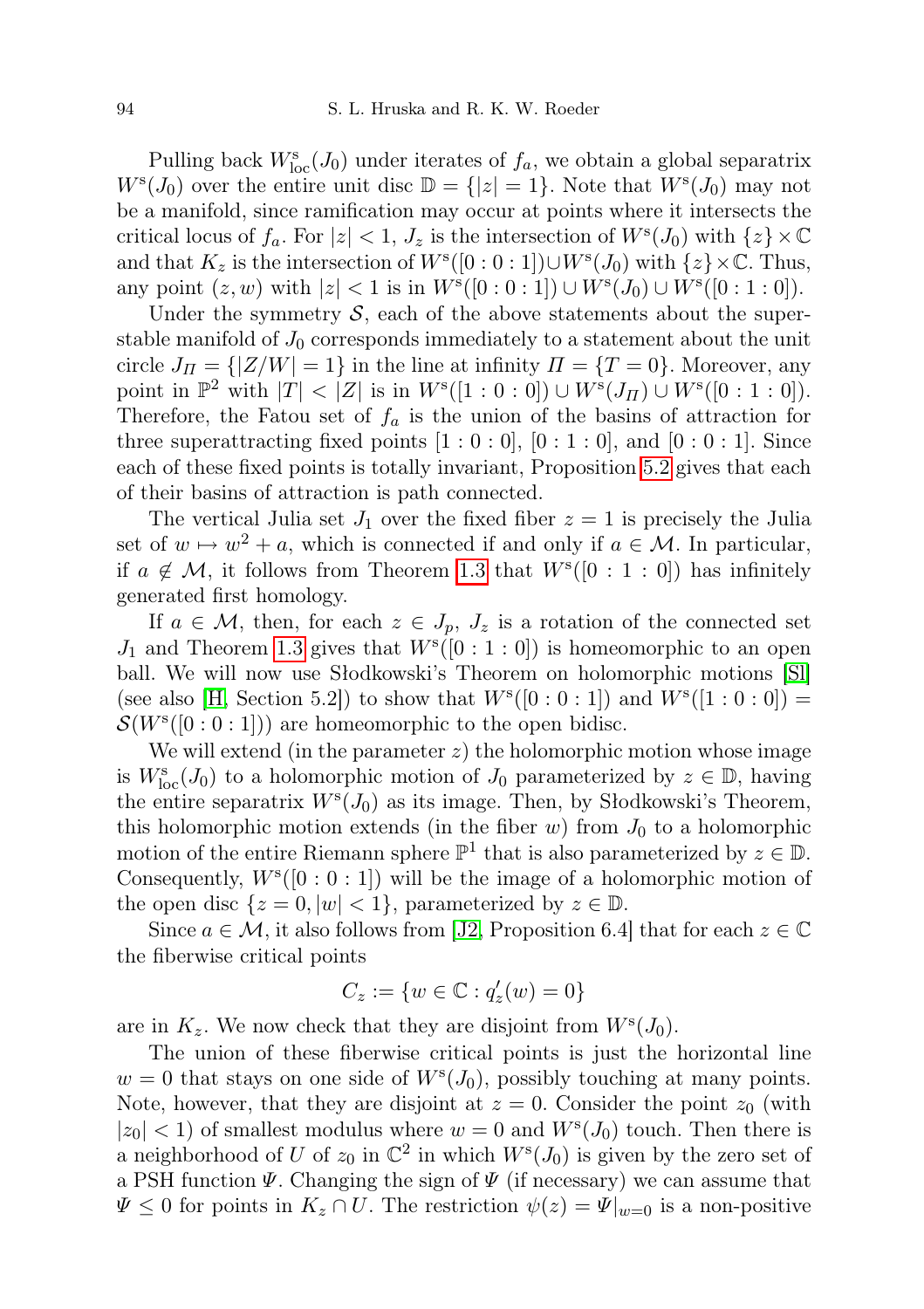harmonic function in a neighborhood of  $z_0$  having  $\psi(z_0) = 0$ , but  $\psi(z) < 0$ for z with  $|z| < |z_0|$ . This violates the maximum principle. Therefore, the fiberwise critical points  $C_z$  are disjoint from  $W<sup>s</sup>(J<sub>0</sub>)$  for every z.

Suppose that  $\mathcal{D} \subset W^s(J_0)$  is the graph of a holomorphic function  $\nu(z)$ defined on  $\{|z| < r\}$  for some  $0 < r < 1$ . Then, since  $W^s(J_0)$  is disjoint from the horizontal critical locus  $w = 0$ , the Implicit Function Theorem gives that  $f_a^{-1}(\mathcal{D})$  is the union of two discs through the preimages of  $\nu(0)$ , each given as the graph of a holomorphic function over  $\{|z| < \sqrt{r}\}.$ 

Let  $(0, w) \in J_0$  with preimages  $(w_1, 0)$  and  $(w_2, 0)$ . Since  $f_a(W^s_{loc}(w_{1,2}))$  $\subset W_{\text{loc}}^{s}(w)$ , the two discs from  $f_{a}^{-1}(W_{\text{loc}}^{s}(w))$  form extensions of  $\widetilde{W}_{\text{loc}}^{s}(w_1)$ and  $\widetilde{W}_{\text{loc}}^{\text{s}}(w_2)$ , as graphs of holomorphic functions of  $|z| < \sqrt{\epsilon}$ .

Therefore, by taking the preimages under  $f_a$ , the family of local stable discs can be extended, each as the graph of a holomorphic function over  $|z| < \sqrt{\epsilon}$ . Applied iteratively, we can extend them as the graphs of holomorphic functions over discs  $|z| < r$  for any  $r < 1$ . In the limit we obtain global stable curves  $W^s(w_0)$  through every  $w_0 \in J_0$ , each of which is the graph of a holomorphic function of  $z \in \mathbb{D}$ . Since the global stable curves of distinct points in  $J_0$  are disjoint, their union gives  $W<sup>s</sup>(J_0)$  as the image of a holomorphic motion of  $J_0$  parameterized by  $z \in \mathbb{D}$ .

6.3. Postcritically finite holomorphic endomorphisms. Until presenting the conjecture of the previous subsection, this paper has been about endomorphisms with complicated Fatou topology. The opposite extreme is that the Fatou topology may also be trivial in many cases. We suspect one simple case in which Fatou topology is trivial is when the map is postcritically finite (PCF).

QUESTION 6.4. Does the Fatou set of a postcritically finite holomorphic endomorphism of  $\mathbb{P}^2$  always have trivial homology?

A starting point for investigation into this question could be to attempt to establish it for the postcritically finite examples constructed by Sarah Koch [\[K1,](#page-25-9) [K2\]](#page-25-10). Heuristic evidence supports that the homology is trivial for Koch's maps. Her construction provides a class of PCF endomorphisms, containing an infinite number of maps, including the previously studied examples of [\[FS2\]](#page-24-13) and [\[C\]](#page-24-14).

**6.4. Other holomorphic endomorphisms of**  $\mathbb{P}^k$ **.** As we have demonstrated in Sections [4](#page-10-0) and [5,](#page-13-0) given some information about the geometry of the support of  $T$ , we can apply the techniques of Sections [3](#page-4-0) to study the Fatou set of a holomorphic endomorphism of  $\mathbb{P}^2$ . We would like to be able to apply this theorem to other holomorphic endomorphisms of  $\mathbb{P}^k$ . However, specific examples of holomorphic endomorphisms that are amenable to analytic study are notoriously difficult to generate. One family of endo-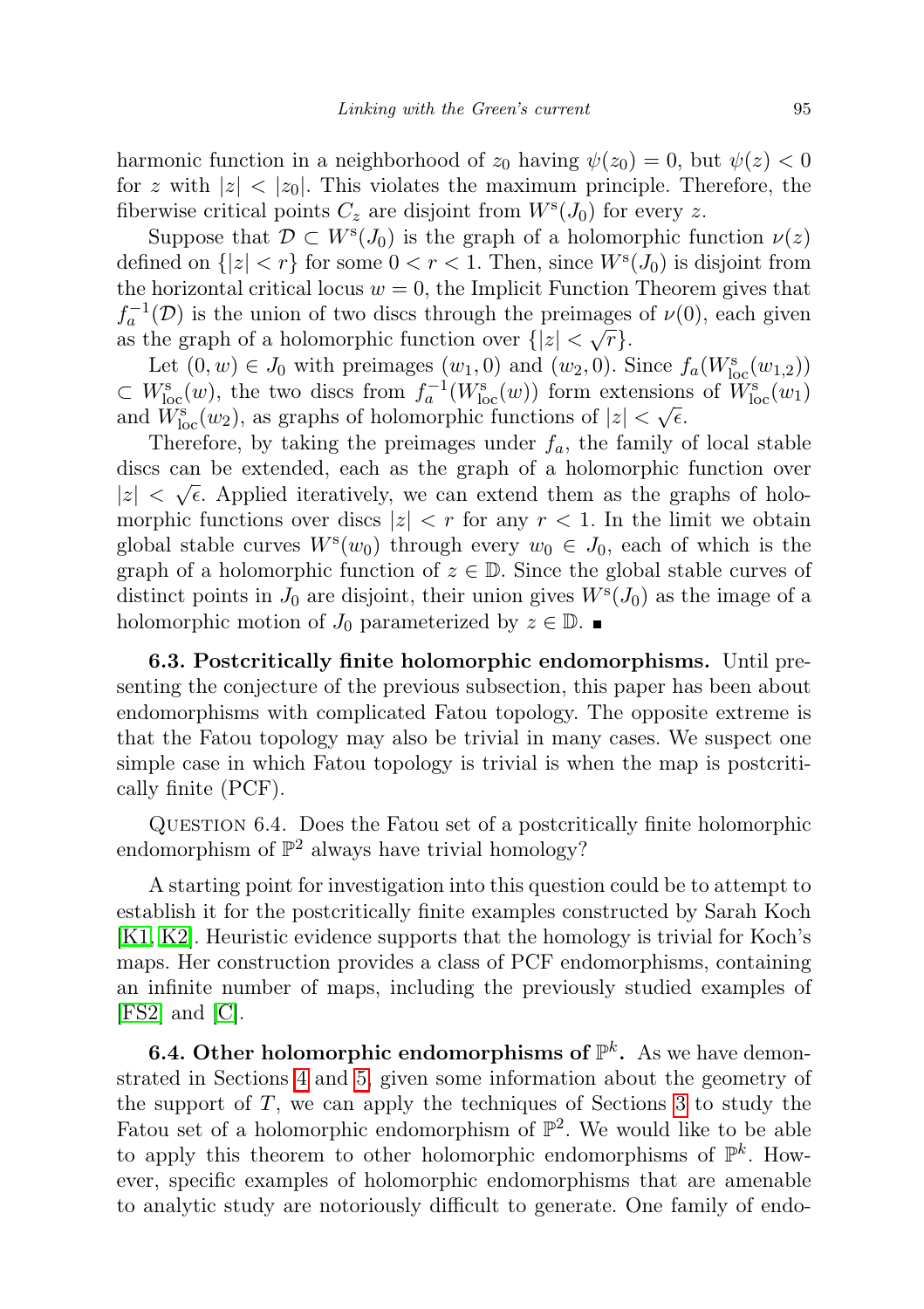morphisms which seem a potentially vast area of study are the Hénon-like endomorphisms. Introduced by Hubbard and Papadopol in [\[HP1\]](#page-24-1), and studied a bit further by Fornæss and Sibony in [\[FS4\]](#page-24-15), these are holomorphic endomorphisms arising from a certain perturbation of the Hénon diffeomorphisms. The Hénon diffeomorphisms have been deeply studied (e.g., by Bedford, Lyubich, and Smillie [\[BLS1,](#page-23-2) [BLS2\]](#page-23-3), Bedford and Smillie [\[BS1,](#page-24-16) [BS2\]](#page-24-17), Hubbard and Oberste-Vorth [\[HO1,](#page-24-18) [HO2\]](#page-24-19), and Fornæss and Sibony [\[FS1\]](#page-24-20)). A natural question which is thus far quite wide open is: how does the dynamics of a Hénon diffeomorphism relate to the dynamics of the perturbed Hénon endomorphism? Computer evidence suggests the dynamics of Hénon-like endomorphisms is rich and varied.

Specifically concerning the topology of the Fatou set, the main result of [\[BS1\]](#page-24-16) is that connectivity of the Julia set is determined by connectivity of a slice Julia set in a certain unstable manifold. We ask whether this result would have implications for the related Hénon endomorphism, which would allow us to use linking numbers to establish some analog of Theorem [1.3](#page-2-0) for Hénon endomorphisms.

Acknowledgements. This research was supported in part by a grant from the University of Wisconsin Milwaukee and by startup funds from the Department of Mathematical Sciences at Indiana University Purdue University Indianapolis.

We thank John H. Hubbard for bringing us and some central ideas together at the start of this project. We have benefited greatly from discussions with many people, including Eric Bedford, Greg Buzzard, Laura DeMarco, Mattias Jonsson, Sarah Koch, Lex Oversteegen, Rodrigo Perez, Han Peters, Enrique Pujals and Nessim Sibony. The second author thanks Mikhail Lyubich and Ilia Binder for their mathematical guidance and financial support while he was a postdoctoral fellow.

We thank the anonymous referee for many helpful comments, particularly those encouraging us to prove stronger statements in Theorems [1.3](#page-2-0) and [6.3.](#page-20-1)

## References

- <span id="page-23-1"></span>[Be] A. F. Beardon, Iteration of Rational Functions, Grad. Texts Math. 132, Springer, New York, 1991.
- <span id="page-23-0"></span>[BJ] E. Bedford and M. Jonsson, Dynamics of regular polynomial endomorphisms of  $\mathbf{C}^k$ , Amer. J. Math. 122 (2000), 153-212.
- <span id="page-23-2"></span>[\[BLS1\]](http://dx.doi.org/10.1007/BF01232671) E. Bedford, M. Lyubich, and J. Smillie, Distribution of periodic points of polynomial diffeomorphisms of  $\mathbb{C}^2$ , Invent. Math. 114 (1993), 277-288.
- <span id="page-23-3"></span>[\[BLS2\]](http://dx.doi.org/10.1007/BF01232426)  $\quad, \_\_ , \_\_$  Polynomial diffeomorphisms of  $\mathbb{C}^2$ . IV. The measure of maximal entropy and laminar currents, Invent. Math. 112 (1993), 77–125.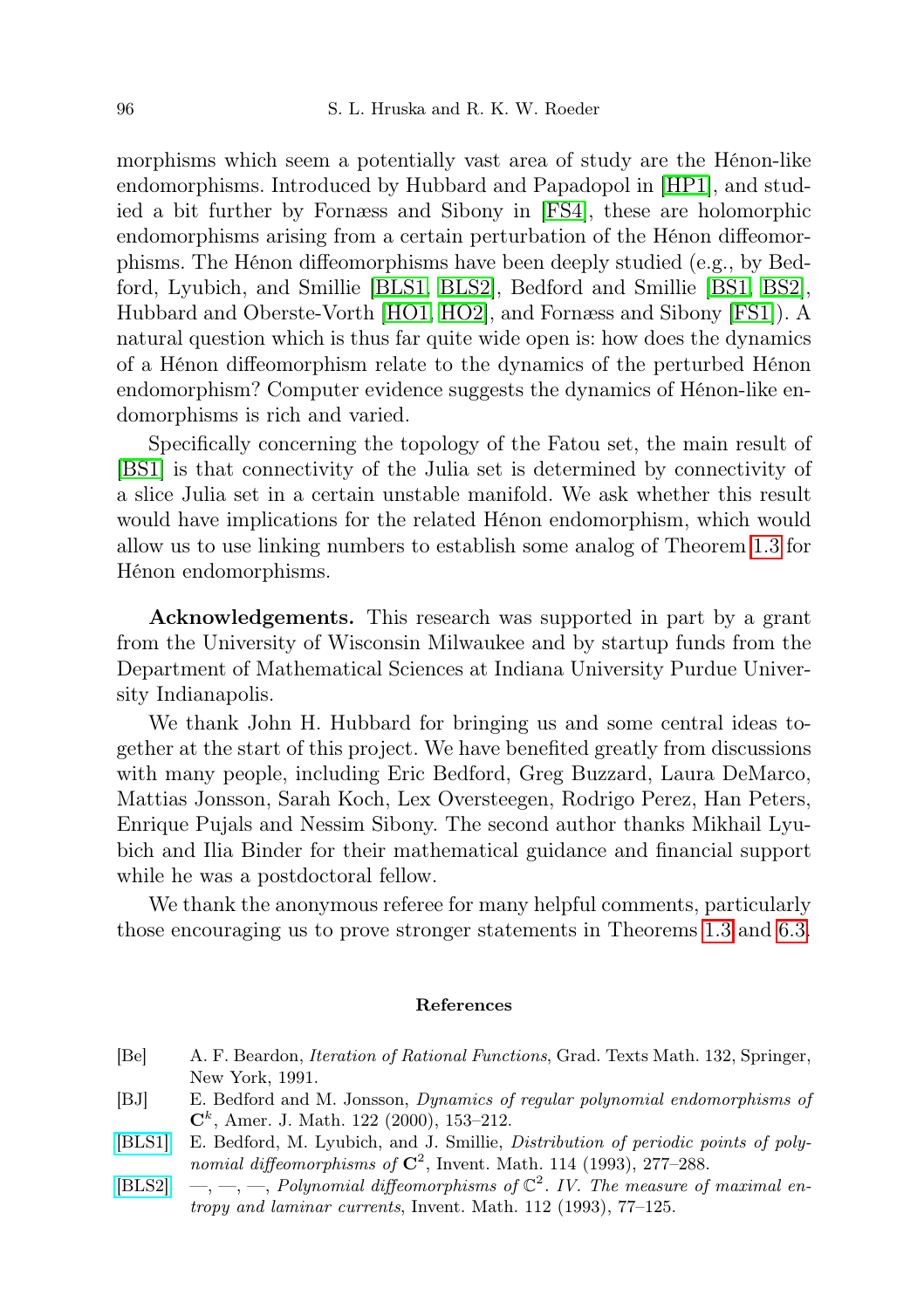- <span id="page-24-16"></span>[\[BS1\]](http://dx.doi.org/10.2307/121006) E. Bedford and J. Smillie, Polynomial diffeomorphisms of  $\mathbb{C}^2$ . VI. Connectivity of J, Ann. of Math. (2) 148 (1998), 695–735.
- <span id="page-24-17"></span> $[BS2] \quad -, [BS2] \quad -,-$ , Real polynomial diffeomorphisms with maximal entropy: Tangencies, ibid. 160 (2004), 1–26.
- <span id="page-24-10"></span>[Br] M. Berger, Geometry. I, Universitext, Springer, Berlin, 1994.
- <span id="page-24-4"></span>[BoT] R. Bott and L. W. Tu, Differential Forms in Algebraic Topology, Grad. Texts Math. 82, Springer, New York, 1982.
- <span id="page-24-5"></span>[Bd] G. E. Bredon, Topology and Geometry, Grad. Texts Math. 139, Springer, New York, 1993.
- <span id="page-24-14"></span>[C] S. Crass, A family of critically finite maps with symmetry, Publ. Mat. 49 (2005), 127–157.
- <span id="page-24-3"></span>[DHr] L. DeMarco and S. L. Hruska, Axiom A polynomial skew products of  $\mathbb{C}^2$  and their postcritical sets, Ergodic Theory Dynam. Systems, to appear; arXiv:0704.0942.
- <span id="page-24-20"></span>[\[FS1\]](http://dx.doi.org/10.1215/S0012-7094-92-06515-X) J. E. Fornæss and N. Sibony, Complex Hénon mappings in  $\mathbb{C}^2$  and Fatou-Bieberbach domains, Duke Math. J. 65 (1992), 345–380.
- <span id="page-24-13"></span>[FS2]  $\quad -, \quad -, \quad Critically \; finite \; rational \; maps \; on \; \mathbf{P}^2, \; in: \; The \; Madison \; Symposium \; on \; the \; Information \; of \; the \; National \; model \; is \; the \; National \; model \; of \; the \; National \; model \; of \; the \; National \; model \; of \; the \; National \; model \; of \; the \; National \; model \; of \; the \; Galile \; model \; of \; the \; Galile \; model \; of \; the \; Galile \; model \; of \; the \; Galile \; model \; of \; the \; Galile \; model \; of \; the \; Galile \; model \; of \; the \$ Complex Analysis (Madison, WI, 1991), Contemp. Math. 137, Amer. Math. Soc., Providence, RI, 1992, 245–260.
- <span id="page-24-0"></span>[FS3] —, —, Complex dynamics in higher dimension. II, in: Modern Methods in Complex Analysis (Madison, WI, 1991), Contemp. Math. 137, Amer. Math. Soc., Providence, RI, 1992, 245–260.
- <span id="page-24-15"></span>[FS4] —,  $\rightarrow$ , *Dynamics of*  $\mathbf{P}^2$  *(examples)*, in: Laminations and Foliations in Dynamics, Geometry and Topology (Stony Brook, NY, 1998), Contemp. Math. 269, Amer. Math. Soc., Providence, RI, 2001, 47–85.
- <span id="page-24-6"></span>[GHr] P. Griffiths and J. Harris, Principles of Algebraic Geometry, Wiley-Interscience, New York, 1978.
- <span id="page-24-7"></span>[HvL1] F. R. Harvey and H. Blaine Lawson, Jr. Projective linking and boundaries of positive holomorphic chains in projective manifolds, part I, preprint; arXiv:math. CV/0512379.
- <span id="page-24-8"></span> $[HvL2] \quad -,-$ , Projective linking and boundaries of positive holomorphic chains in projective manifolds. II, in: Inspired by S. S. Chern, Nankai Tracts Math. 11, World Sci., Hackensack, NJ, 2006, 365–380.
- <span id="page-24-18"></span>[\[HO1\]](http://dx.doi.org/10.1007/BF02698886) J. H. Hubbard and R. W. Oberste-Vorth, *Hénon mappings in the complex do*main. I. The global topology of dynamical space, Inst. Hautes Études Sci. Publ. Math. 79 (1994), 5–46.
- <span id="page-24-19"></span> $[HO2] \quad -$ ,  $-Hénon$  mappings in the complex domain. II. Projective and inductive limits of polynomials, in: Real and Complex Dynamical Systems (Hillerød, 1993), NATO Adv. Sci. Inst. Ser. C Math. Phys. Sci. 464, Kluwer, Dordrecht, 1995, 89–132.
- <span id="page-24-12"></span>[H] J. H. Hubbard, Teichmüller Theory and Applications to Geometry, Topology, and Dynamics. Vol. 1, Matrix Editions, Ithaca, NY, 2006.
- <span id="page-24-1"></span>[\[HP1\]](http://dx.doi.org/10.1512/iumj.1994.43.43014) J. H. Hubbard and P. Papadopol, Superattractive fixed points in  $\mathbb{C}^n$ , Indiana Univ. Math. J. 43 (1994), 321–365.
- <span id="page-24-9"></span>[HP2] -, -, Newton's method applied to two quadratic equations in  $\mathbb{C}^2$  viewed as a global dynamical system, Mem. Amer. Math. Soc. 191 (2008), no. 891.
- <span id="page-24-11"></span>[\[J1\]](http://dx.doi.org/10.1307/mmj/1030132192) M. Jonsson, Holomorphic motions of hyperbolic saddle sets, Michigan Math. J. 45 (1998), 409–415.
- <span id="page-24-2"></span>[\[J2\]](http://dx.doi.org/10.1007/s002080050301)  $\qquad \qquad -$ , Dynamics of polynomial skew products on  $\mathbb{C}^2$ , Math. Ann. 314 (1999), 403-447.